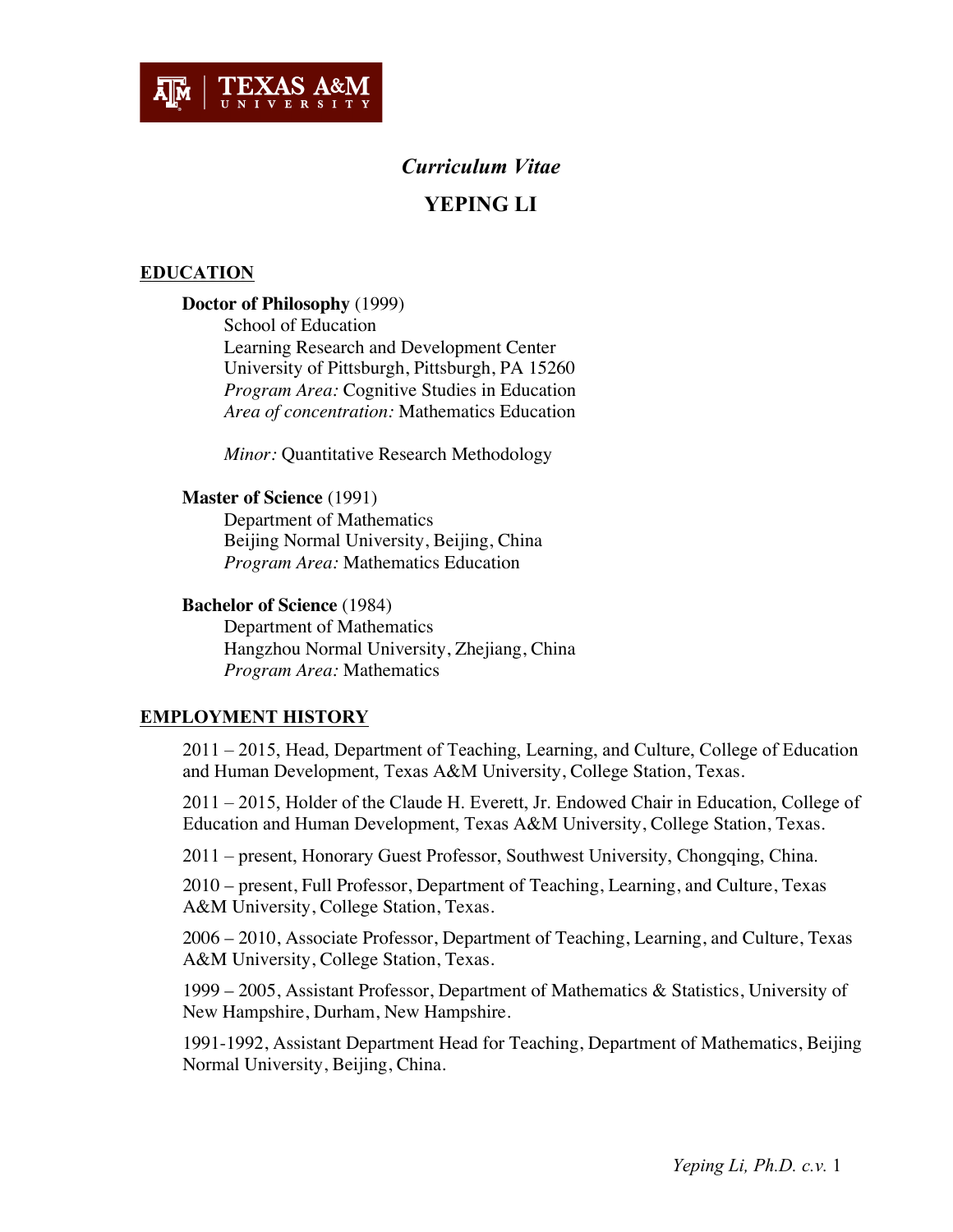1991-1992, Assistant Professor, Department of Mathematics, Beijing Normal University, Beijing, China.

1984-1988, Mathematics Teacher, YanZhou Secondary School, Zhejiang, China.

# **PROFESSIONAL LEADERSHIP - Conferences**

- Lead organizer of workshop [2015]: *Mathematics Matters in Education (MME)* to honor Dr. Roger Howe (TIAS faculty fellow), Texas A&M University, College Station, TX; March 26-28, 2015. Workshop co-organizers include Deborah Loewenberg Ball, James Lewis, James Madden, and Yeping Li (lead).
- Co-organizer of workshop [2014]: *Mathematicians in Mathematics Education (MIME)*, at Texas A&M University, College Station, TX; March 16-18, 2014. Workshop coorganizers include William McCallum (chair), Yvonne Lai, Roger Howe, Yeping Li, Deborah Loewenberg Ball and Hyman Bass.
- Organizer and Chair of Research Symposium [2013]: *Mathematics Curriculum Design and Development in the East and West,* at the Research Pre-session of the annual meeting of National Council of Teachers of Mathematics (NCTM), Denver, CO; April 15-17, 2013. Symposium collaborators include Marja van den Heuvel-Panhuizen, Marc van Zanten, Judy Anderson, Ngan Hoe Lee, and Sharon L. Senk (discussant).
- Co-Chairs (Yeping Li & Gabriele Kaiser) of Research Forum [2012]: *Conceptualizing and Developing Expertise in Mathematics Instruction*, at the 36<sup>th</sup> annual conference of the International Group for the Psychology of Mathematics Education, Taipei, Taiwan; July 18 - 22, 2012. Research Forum speakers include Berinderjeet Kaur, Roza Leikin, Pijen Lin, JeongSuk Pang, João Pedro da Ponte, and Ruhama Even.
- Co-Chairs (Yeping Li & Hélia Oliveira) of *Topic Study Group 21: Research on Classroom Practice* [2012], at the 12<sup>th</sup> International Congress on Mathematical Education, Seoul, South Korea; July 8-15, 2012.
- Co-Organizer and Co-Chair, a three-day international seminar on mathematics education [2010] on *Mathematics Curriculum and Teacher – Policy and Practices in China and the United States*, with a group of leading mathematicians and mathematics educators from several major normal universities in China and mathematics educators from the United States (including members of US National Commission on Mathematics Instruction, and mathematics educators from several universities). (May 24-26, 2010, Shanghai, China). The seminar is co-organized by East China Normal University and Texas A&M University, and sponsored by East China Normal University, Shanghai, China.
- Organizer and Chair of Research Symposium [2010]: *Students' learning as structured experiences in Chinese and US classrooms,* at the Research Pre-session of the 88th annual meeting of National Council of Teachers of Mathematics (NCTM), San Diego, CA; April 19-21, 2010. Symposium collaborators include Rongjin Huang, Xi Chen, Tingting Ma, Ebrar Yetkiner, Melanie Woods, Rebecca Rowntree, Sunyoung Han, and Barbara Reys (discussant).
- Organizer and Chair of Research Symposium [2009]: *Transforming curriculum for constructing lesson instruction in China*, at the Research Pre-session of the 87th annual meeting of National Council of Teachers of Mathematics (NCTM), Washington, DC;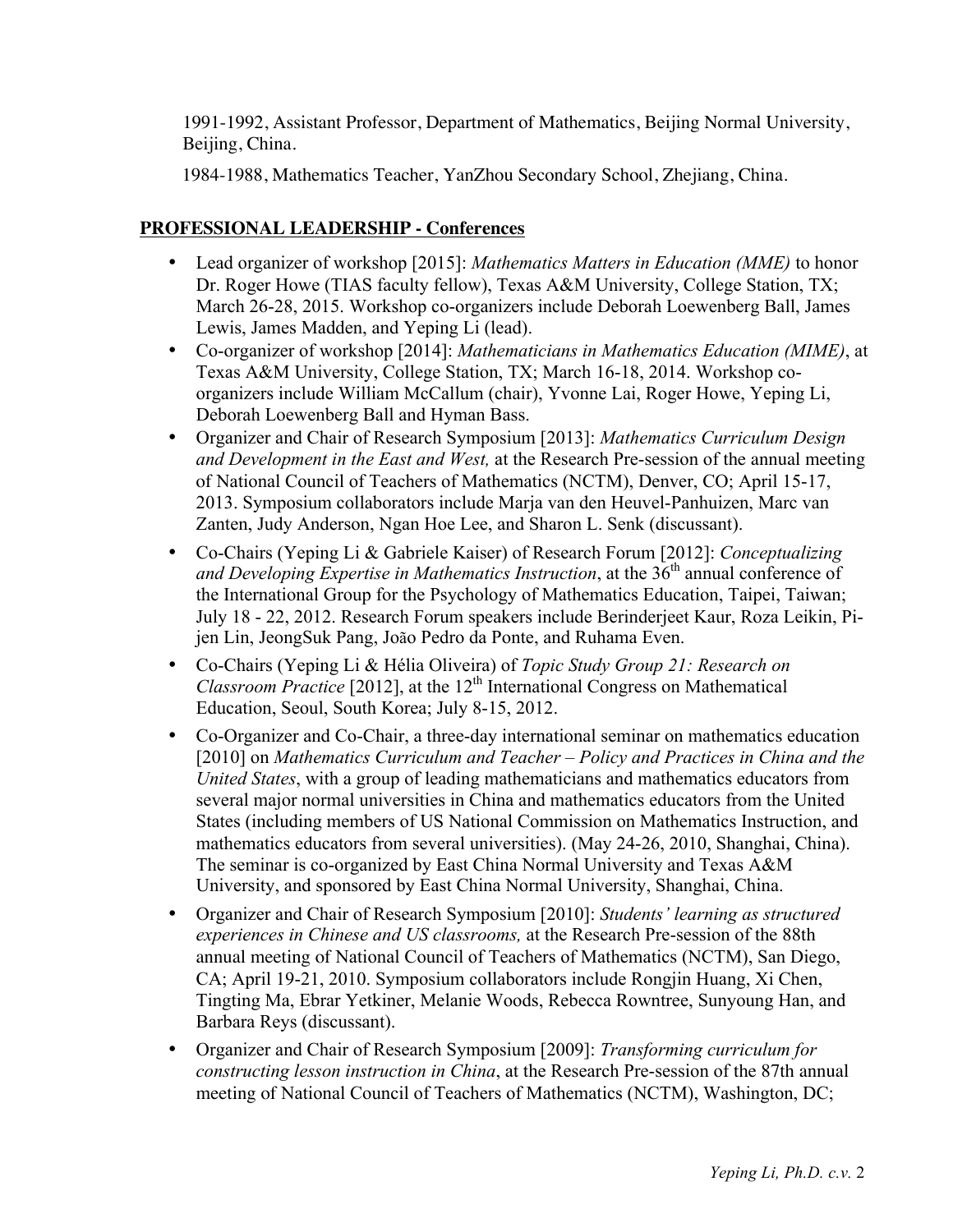April 20-22, 2009. Symposium collaborators include Xi Chen, Song An, Rongjin Huang, Irving Brown, and Glenda Lappan (discussant).

- Co-Chairs (Yeping Li & Gabriele Kaiser) of Research Forum [2008]: *Pursuing excellence in mathematics classroom instruction in East Asia*, at the joint meeting of 32nd annual conference of the International Group for the Psychology of Mathematics Education and the  $30<sup>th</sup>$  of the North American chapter, Morelia, Mexico; Thursday, July 17, 2008 - Monday, July 21, 2008. Research Forum speakers include Pi-jen Lin, Rongjin Huang, JeongSuk Pang, and Yoshinori Shimizu.
- Co-Chairs (Janie Schielack & Yeping Li) of *Discussion Group 4: Reconceptualizing the mathematics curriculum* [2008], at the 11<sup>th</sup> International Congress on Mathematical Education, Monterrey, Mexico; July 6-13, 2008.
- Organizer and Chair, a three-day *International Seminar on Mathematics Education* [2008] with a group of leading mathematicians and mathematics educators from several major normal universities in China (July 1-3, 2008, College Station, TX). The seminar is sponsored by TAMU College of Education and Human Development, College of Science, Department of Teaching, Learning, & Culture, and Department of Mathematics.
- Organizer and Lead Speaker of Research Symposium [2008]: *Master mathematics teacher in China*, at the Research Pre-session of the 86th annual meeting of National Council of Teachers of Mathematics (NCTM), Salt Lake City, Utah; April 7-9, 2008. Symposium collaborators include Gerald Kulm (chair), Rongjin Huang, Jinfa Cai (discussant), and Edward A. Silver (discussant).
- Organizer of Research Symposium [2008]: *Challenges in teaching large classes in China: Students' Behavior and Classroom Management*, at the annual meeting of American Educational Research Association (AERA), New York, NY; March 24-28, 2008. Symposium collaborators include Gerald Kulm (chair), Meixia Ding, Xiaobao Li, Rongjin Huang, and Shuhua An (discussant).
- Co-Chairs (Yeping Li, JeongSuk Pang, & Rongjin Huang) of Discussion Group [2007]: *Master teachers in different system contexts*, at the annual meeting of the International Group for the Psychology of Mathematics Education, school mathematics for humanity education. July 8-13, 2007, Seoul, South Korea.
- Co-Chair for the *Topic Study Group on Secondary Mathematics Curriculum*, at ICMI Regional Conference - The  $3<sup>rd</sup>$  East Asia Regional Conference on Mathematics Education, Shanghai, China. [August 2005].
- Co-Chairs (Yeping Li, & Karen Fuson) of Working Group [2003]: *The design and uses of curriculum materials*, at the joint meeting of 27<sup>th</sup> annual conference of the International Group for the Psychology of Mathematics Education and the  $25<sup>th</sup>$  of the North American chapter. Hawaii, U.S.A. July 13-18, 2003.
- Organizer and Chair of a Panel Discussion Session [2003]: *Mathematics for students in NH high schools and UNH*, at the 40th annual spring conference of New Hampshire of Teachers of Mathematics (NHTM), Manchester, NH. March 4, 2003. Panel members include Kelly Black, James Crawford, Sue Foye, John Geddes, Karen Graham, and G. Tagliaferro.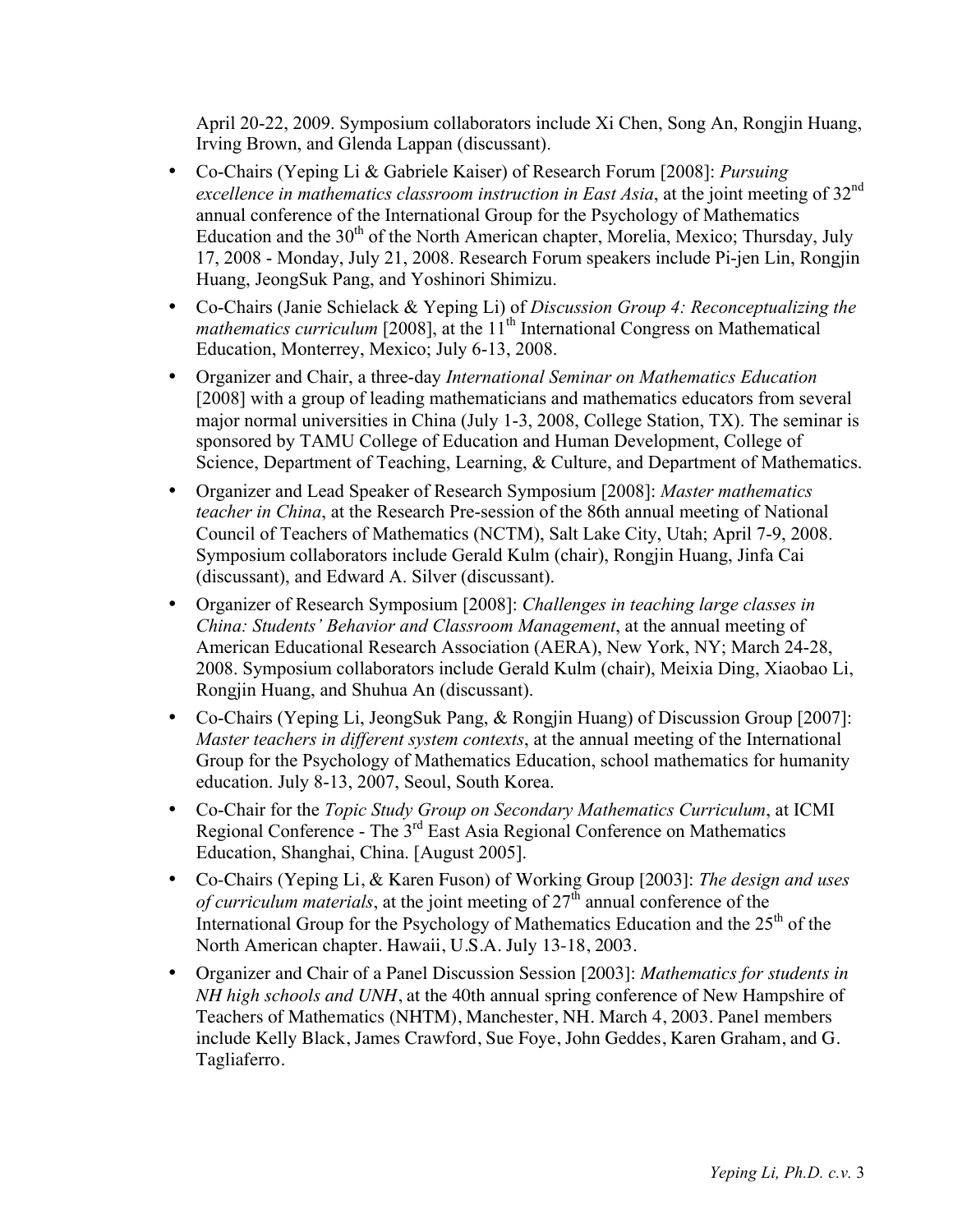- Co-Chairs (Yeping Li, & Karen Fuson) of Working Group [2002]: *Curriculum material and its uses in teaching and learning mathematics*, at the Twenty-Fourth annual meeting of the North American Chapter of the International Group for the Psychology of Mathematics Education. Athens, Georgia, U.S.A. October 26-29, 2002.
- Organizer and Chair of Research Symposium [2001]: *Teaching pre-service mathematics teachers how to teach: Perspectives and approaches within and across education systems*, at the Research Pre-session of the 79th annual meeting of National Council of Teachers of Mathematics (NCTM), Orlando, FL. April 2-4, 2001. Symposium collaborators include T. Chong, H. Fong, Jane-Jane Lo, Randy Philipp, Wei Sun, and Glenda Lappan (discussant).
- Organizer of Discussion Group [2001]: *The quality and role of curriculum materials in mathematics education*, at the Twenty-Third annual meeting of the North American Chapter of the International Group for the Psychology of Mathematics Education. Snowbird, Utah, October 18-21, 2001.
- Co-Chairs (Yeping Li, & Tad Watanabe) of Discussion Group [2001]: *Culture and mathematical cognition*, at the Twenty-fifth annual meeting of the International Group for the Psychology of Mathematics Education. Utrecht, The Netherlands. July 12-17, 2001.
- Organizer and Chair of Research Symposium [2000]: *Cross-system examination and understanding of the perspectives and approaches for the professional preparation and development of mathematics teachers*, at the annual meeting of the American Educational Research Association (AERA), New Orleans, LA. April 24-28, 2000. Symposium collaborators include T. Chong, Y. Fang, Frederick Leung, Karen Graham, Pi-jen Lin, Edward Silver (discussant), and Lynn Paine (discussant).
- Executive secretary of *ICMI-China Regional Conference on Mathematical Education*, Beijing, P. R. of China. [August 5-8, 1991]
- Executive secretary of *Five-country Conference on Mathematical Education*, Beijing, P. R. of China. [August 1990]

# **PUBLICATIONS**

## **Books (including edited journal special issues, and proceedings)**

- Li, Y. & Hammer, J. (Eds.) (2015). *Teaching at Work*. Rotterdam, the Netherlands: Sense Publishers. (276 pages, this book contains 13 chapters contributed by 35 teacher educators from the United States.)
- Li, S. & Li, Y. (Eds.) (2015). 课程 教师 课堂 中美数学课程改革比较和研究 *(Curriculum* • *Teacher* • *Classroom – Mathematics curriculum reform in China and the United States)*. Beijing: Beijing Normal University Press (257 pages, this book contains 13 chapters contributed by 29 mathematics educators from China and the United States.) (in Chinese).
- Li, Y., Silver, E. A., & Li, S. (Eds.) (2014). *Transforming mathematics instruction: Multiple approaches and practices*. Dordrecht: Springer. (586 pages, this book contains 25 chapters and four section prefaces contributed by 56 scholars from 10 educational systems.)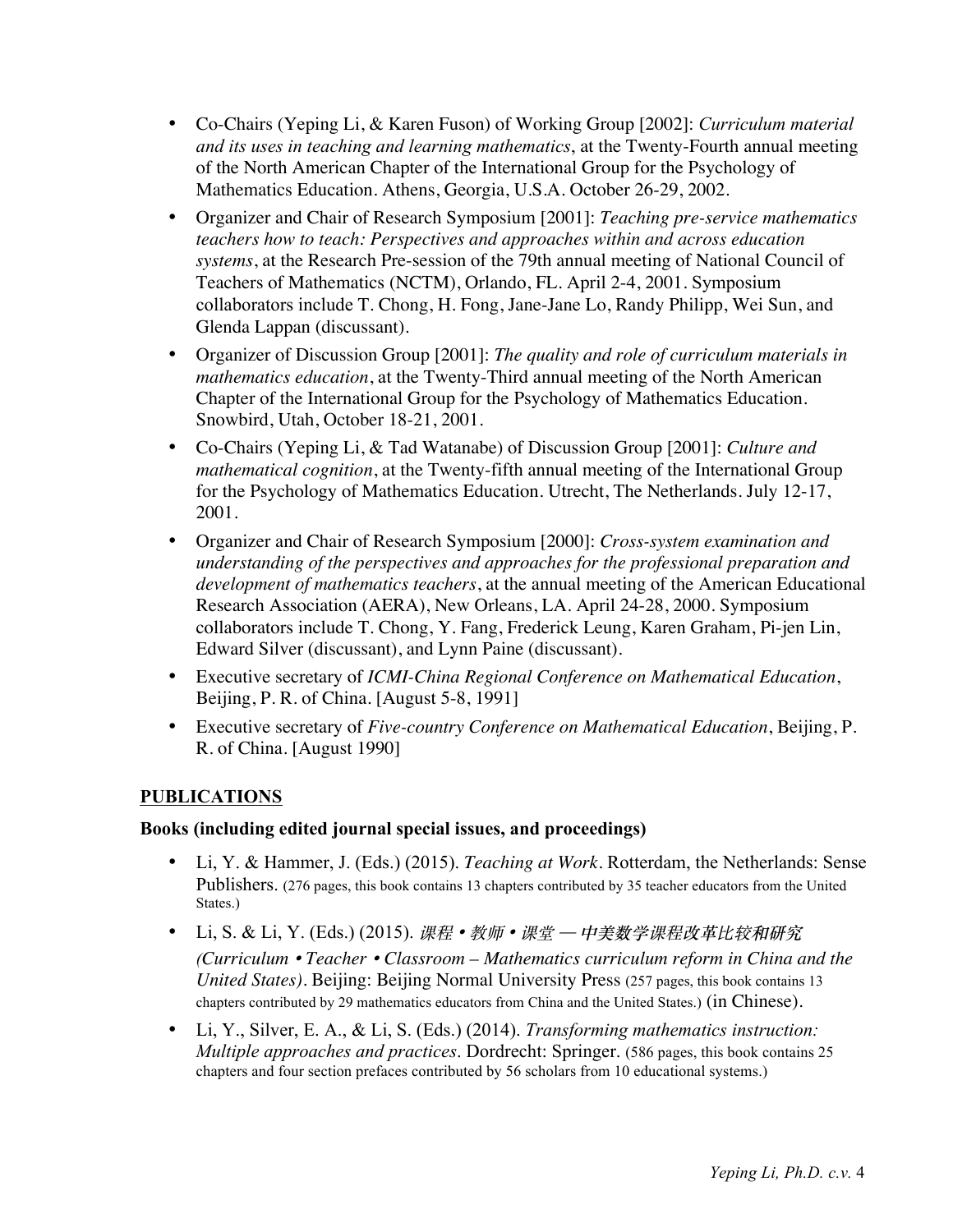- Li, Y., & Lappan, G. (Eds.) (2014). *Mathematics curriculum in school education*. Dordrecht: Springer. (663 pages, this book contains 29 chapters and four section prefaces contributed by 56 scholars from 14 educational systems.)
- Li, Y., & Moschkovich, J. (Eds.) (2013). *Proficiency and beliefs in learning and teaching mathematics – learning from Alan Schoenfeld and Günter Törner.* Rotterdam, the Netherlands: Sense Publishers & Springer. (325 pages, this book contains 17 chapters contributed by 32 scholars from six education systems.)
- Li, Y., & Huang, R. (Eds.) (2012). *How Chinese teach mathematics and improve teaching*. New York: Routledge. (246 pages, this book contains 14 chapters and four prefaces contributed by 34 scholars from five education systems.)
- Li, Y., & Even, R. (Eds.) (2011). Approaches and practices in developing teachers' expertise in mathematics instruction. *ZDM – The International Journal on Mathematics Education*, *43*(6-7), 759-1024.
- Li, Y., & Kaiser, G. (Eds.). (2011). *Expertise in mathematics instruction: An international perspective*. New York: Springer. (372 pages, this book contains 16 chapters contributed by 28 educational researchers, mathematics educators, and psychologists from 11 education systems.)
- Huang, R., & Li, Y. (Eds.). (2011). **数学**课堂教**学研究 (***Research on mathematics classroom instruction)*. Shanghai, China: Shanghai Educational Publishing House. (203 pages, this book contains 9 chapters contributed by six mathematics educators from China and the United States.) (in Chinese)
- Li, Y., & Huan, Z. (Eds.). (2010). Mathematics education: perspectives and practices in the East and West. *Mathematics Bulletin – a journal for educators*, *49*(Special Issue), 1- 151.
- Leung, F. K. S., & Li, Y. (Eds.). (2010). *Reforms and issues in school mathematics in East Asia – Sharing and understanding mathematics education policies and practices*. Rotterdam, the Netherlands: Sense Publishers. (256 pages, this book contains 14 chapters contributed by 20 scholars in mathematics education from the U.S. and six high-achieving education systems in East Asia: Hong Kong, Mainland China, Japan, Singapore, South Korea, and Taiwan.)
- Li, Y., & Kulm, G. (Eds.) (2009). Curriculum research to improve mathematics teaching and learning: Practices and approaches in China and the United States. *ZDM – The International Journal on Mathematics Education, 41*(6), 709-832.
- Li, Y., & Shimizu, Y. (Eds.) (2009) Exemplary mathematics instruction and its development in East Asia. *ZDM – The International Journal on Mathematics Education, 41*(3), 257-395.
- Li, Y., & Lappan, G. (Eds.) (2002). Developing and improving mathematics teachers' competence: Practices and approaches across educational systems. A special issue of the *International Journal of Educational Research*, Volume 37, issue 2. 107-232.
- Li, Y. (Ed.) (2000). Understanding professional preparation and development of mathematics teachers in different education systems. A special issue of *The Mathematics Educator*, Volume 5, Number 1/2.
- Yan, S., Zhong, S., Ding, E., Cao, C., Sun, R., & Li, Y. (Eds.). (1991). *Proceedings of ICMI-China Regional Conference on Mathematical Education*, Vol. 1 & 2. Beijing, China. [August 5-8, 1991]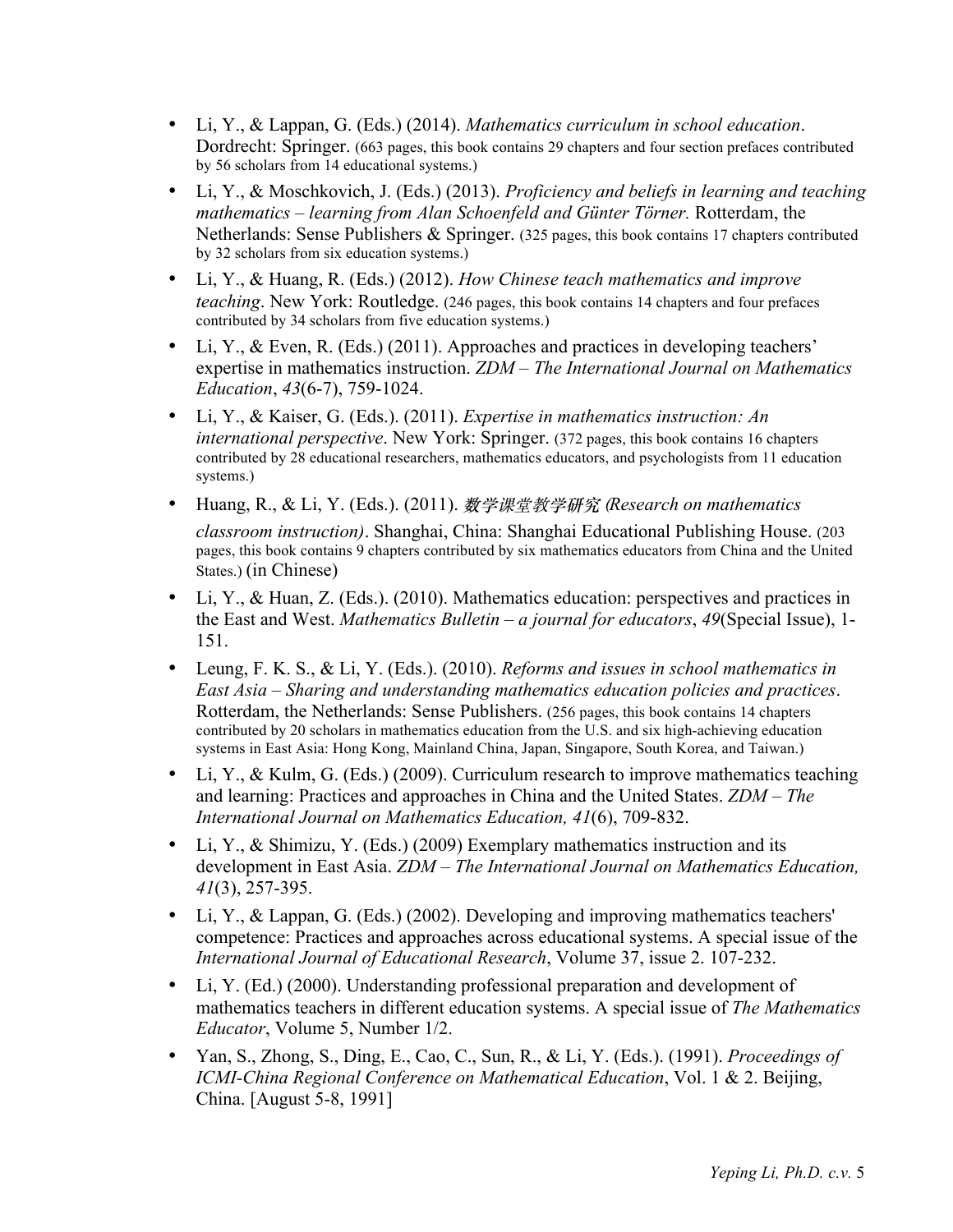# **Selected Journal Articles**

- Sokolowski, A., Li, Y., & Willson, V. (2015). The effects of using exploratory computerized environments in grades 1 to 8 mathematics: a meta-analysis of research. *International Journal of STEM Education*, 2:8. DOI 10.1186/s40594-015-0022-z
- Larke, P. J., Webb-Hasan, G. C., Jimarez, T., & Li, Y. (2014). Analysis of Texas achievement data for elementary African American and Latino Females. *Journal of Case Studies in Education*, http://www.aabri.com/jcse.html
- Huang, R., Li, Y., Kulm, G., & Willson, V. (2014). Relationships between teaching professional rank, course taking, teaching experience and knowledge of algebra for teaching. *Research in Mathematical Education, 18*(2), 129-149.
- Huang, R., & Li, Y. (2012). What matters most: A comparison of Chinese expert and novice teachers' noticing of mathematics classroom events. *School Science and Mathematics, 112*(7), 420-432.
- Li, Y. (2012). Mathematics teacher preparation examined in an international context: learning from the Teacher Education and Development Study in Mathematics (TEDS-M) and beyond. *ZDM-The International Journal on Mathematics Education, 44,* 367-370.
- Huang, X., Li, S., & Li, Y. (2012). An investigation of pre-service secondary mathematics teachers' knowledge and confidence. *Taiwan Journal of Mathematics Teachers*, No 31, 17-36. (in Chinese)
- Hao, H., Rackley, R., & Li, Y. (2012). Fostering children's mathematical thinking in reform-oriented kindergarten classroom in Shanghai. *Far East Journal of Mathematical Education, 8*(1), 51-83.
- Li, Y., & Even, R. (2011). Approaches and practices in developing teachers' expertise in mathematics instruction: An introduction. *ZDM-The International Journal on Mathematics Education, 43*, 759-762.
- Li., Y. (2011). Elementary teachers' thinking about a good mathematics lesson. *International Journal of Science and Mathematics Education, 9*, 949-973.
- Huang, R., Li, Y., Zhang, J., & Li, X. (2011). Improving teachers' expertise in mathematics instruction through exemplary lesson development. *ZDM-The International Journal on Mathematics Education, 43*, 805-817.
- Li, Y., Tang, C., & Gong, Z. (2011). Improving teacher expertise through master teacher workstations: a case study. *ZDM-The International Journal on Mathematics Education, 43*, 763-776.
- Huang, R., Kulm, G., Li, Y., Smith, D., & Bao, J. (2011). Impact of video case studies on elementary mathematics teachers' ways of evaluating lessons: An exploratory study. *The Mathematics Educator, 13*(1), 32-51.
- Li, Y., & Qi, C. (2011). Online study collaboration to improve teachers' expertise in instructional design in mathematics. *ZDM-The International Journal on Mathematics Education, 43*, 833-845.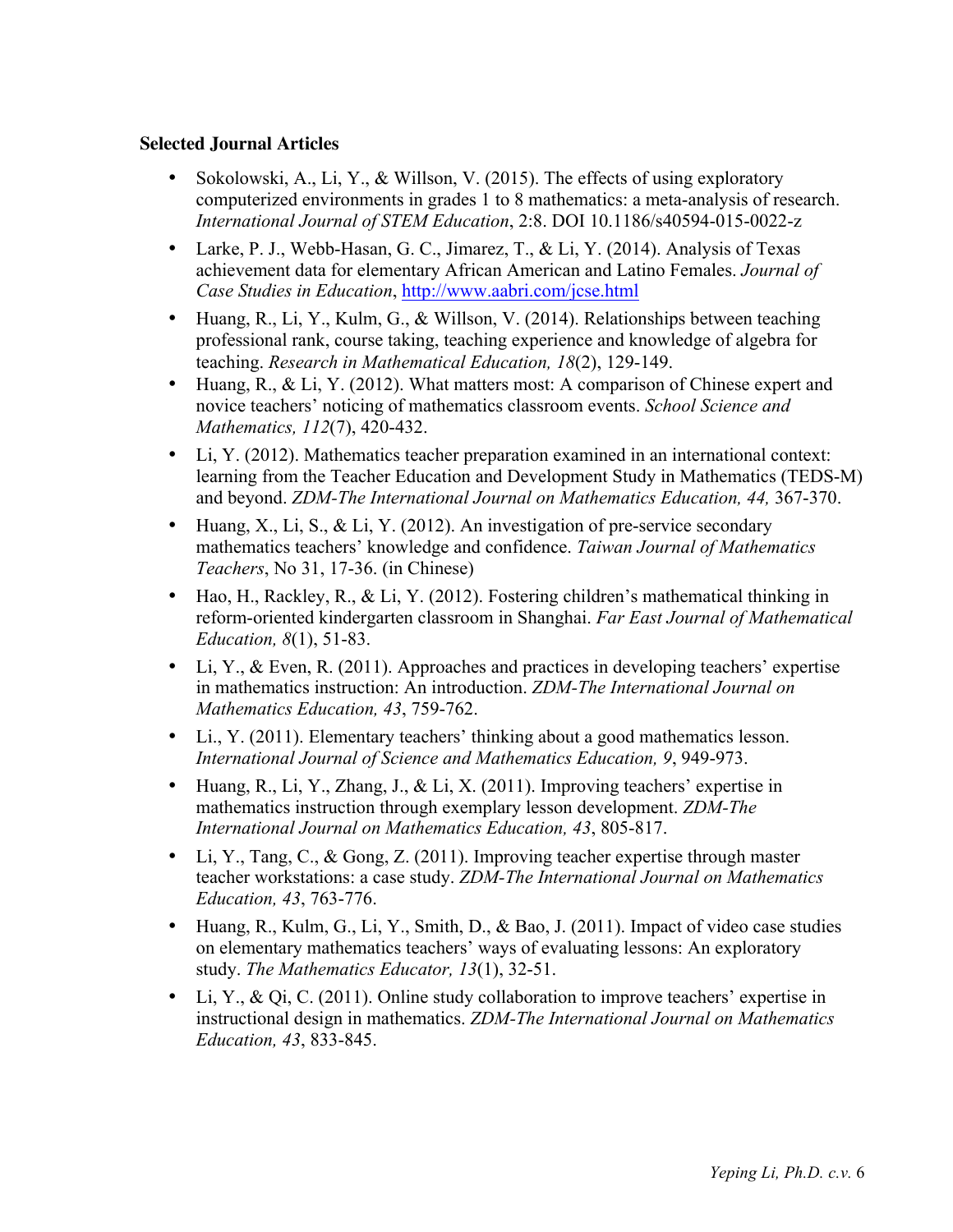- Huang, R., Li, Y., & He, X. (2010). What constitutes effective mathematics instruction: A comparison of Chinese expert and novice teachers' views. *Canadian Journal of Science, Mathematics, and Technology Education, 10*, 293-306.
- Ding, M., Li, Y., Li, X., & Kulm, G. (2010). Chinese teachers' attributions and coping strategies for student classroom misbehaviour. *Asia Pacific Journal of Education, 30*, 321-337.
- Chen, X., & Li, Y. (2010). Instructional coherence in Chinese mathematics classroom – a case study of lessons on fraction division. *International Journal of Science and Mathematics Education, 8,* 711-735.
- Li, Y. (2010). What teachers need to know more in mathematics than students: With a focus on conceptual knowledge for teaching fraction division. *Mathematics Bulletin – a journal for educators, 49*(special issue), 39-43.
- Zhao, D., Ma, Y., Li, Y., & Xie, S. (2010). Prospective elementary mathematics teachers' knowledge in mathematics and pedagogy for teaching: With a focus on fraction division. *Journal of Mathematics Education, 19*(4), 44-48.
- Zhang, X. & Li, Y. (2010). The development of Chinese student computation skills in the context of school mathematics reform. *Mathematics Bulletin – a journal for educators, 49*(special issue), 115-123.
- Ma, Y., Zhao, D., & Li, Y. (2010). Mathematics curriculum reform in nine-year compulsory education in the Chinese Mainland: Progress and issues. *Mathematics Bulletin – a journal for educators, 49*(special issue), 53-63.
- Fuson, K., & Li, Y. (2009). Cross-cultural issues in linguistic, visual-quantitative, and written-numeric supports for mathematical thinking. *ZDM-The International Journal on Mathematics Education, 41,* 793-808.
- Huang, R., & Li, Y. (2009). Pursuing excellence in mathematics classroom instruction through exemplary lesson development in China: A case study. *ZDM-The International Journal on Mathematics Education, 41,* 297-309.
- Huang, R., & Li, Y. (2009, January). Learning from LPS studies on videotaped mathematics classroom instruction. *Journal of Zhejiang Education Institute*, 2009(1), 45-52. (in Chinese)
- Kulm, G., & Li, Y. (2009). Curriculum research to improve teaching and learning: national and cross-national studies. *ZDM-The International Journal on Mathematics Education, 41,* 709-715.
- Li, Y., Chen, X., & An, S. (2009) Conceptualizing and organizing content for teaching and learning in selected Chinese, Japanese and U.S. mathematics textbooks: The case of fraction division. *ZDM-The International Journal on Mathematics Education, 41,*  809-826.
- Li, Y., Chen, X., & Kulm, G. (2009). Mathematics teachers' practices and thinking in lesson plan development: a case of teaching fraction division. *ZDM-The International Journal on Mathematics Education, 41,* 717-731.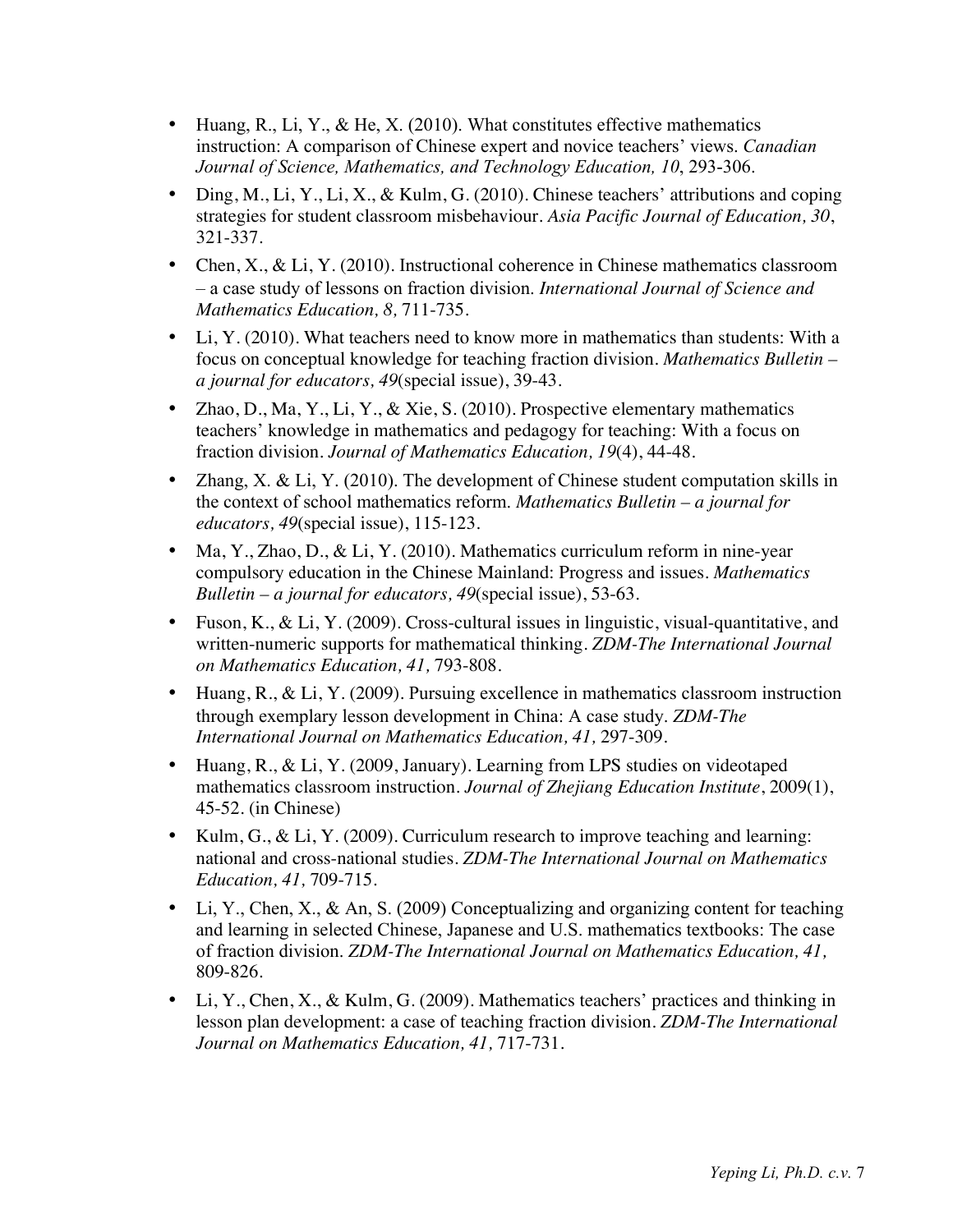- Li, Y., & Huang, R. (2009, January). Examining and understanding prospective mathematics teacher preparation in China from an international perspective. *Journal of Zhejiang Education Institute*, 2009(1), 37-44. (in Chinese)
- Li, Y., & Li, J. (2009). Mathematics classroom instruction excellence through the platform of teaching contests. *ZDM-The International Journal on Mathematics Education, 41*, 263-277.
- Li, Y., Li, X., & Ding, M. (2009). Does class size reduction necessarily lead to student achievement improvement? *For the Learning of Mathematics: An international journal of mathematics education, 29*(1), 26-27.
- Li, Y., & Shimizu, Y. (2009). Exemplary mathematics instruction and its development in selected education systems in East Asia. *ZDM-The International Journal on Mathematics Education, 41*, 257-262.
- Li, Y., Zhang, J., & Ma, T. (2009). Approaches and practices in developing mathematics textbooks in China. *ZDM-The International Journal on Mathematics Education, 41,* 733-748.
- Lin, P., & Li, Y. (2009). Searching for good mathematics instruction at primary school level valued in Taiwan. *ZDM-The International Journal on Mathematics Education, 41,* 363-378.
- Chen, X., & Li, Y. (2008). Language proficiency and mathematics learning. *School Science and Mathematics, 108*, 90-93.
- Ding, M., Li, Y., Li, X., & Kulm, G. (2008). Chinese teachers' perceptions of students' classroom misbehavior. *Educational Psychology*, 28, 305-324.
- Huang, R., & Li, Y. (2008). Challenges and opportunities for in-service mathematics teacher professional development in China. *Journal of Mathematics Education,* 17(3), 32-38.
- Li, X., & Li, Y. (2008). Research on students' misconceptions to improve teaching and learning in school mathematics and science. *School Science and Mathematics, 108*, 4- 7.
- Li, Y. (2008). What do students need to learn about division of fractions? *Mathematics Teaching in the Middle School, 13*, 546-552.
- Li, Y. (2008). Mathematical preparation of elementary school teachers: Generalists versus content specialists. *School Science and Mathematics,* 108, 169-172.
- Li, Y., & Huang, R. (2008). Chinese elementary mathematics teachers' knowledge in mathematics and pedagogy for teaching: The case of fraction division. *ZDM - The International Journal on Mathematics Education, 40,* 845-859.
- Li, Y., & Kulm, G. (2008). Knowledge and confidence of pre-service mathematics teacher: The case of fraction division. *ZDM - The International Journal on Mathematics Education, 40,* 833-843.
- Li, Y., Zhao, D., Huang, R., & Ma, Y. (2008). Mathematical preparation of elementary teachers in China: Changes and issues. *Journal of Mathematics Teacher Education, 11,*  417-430.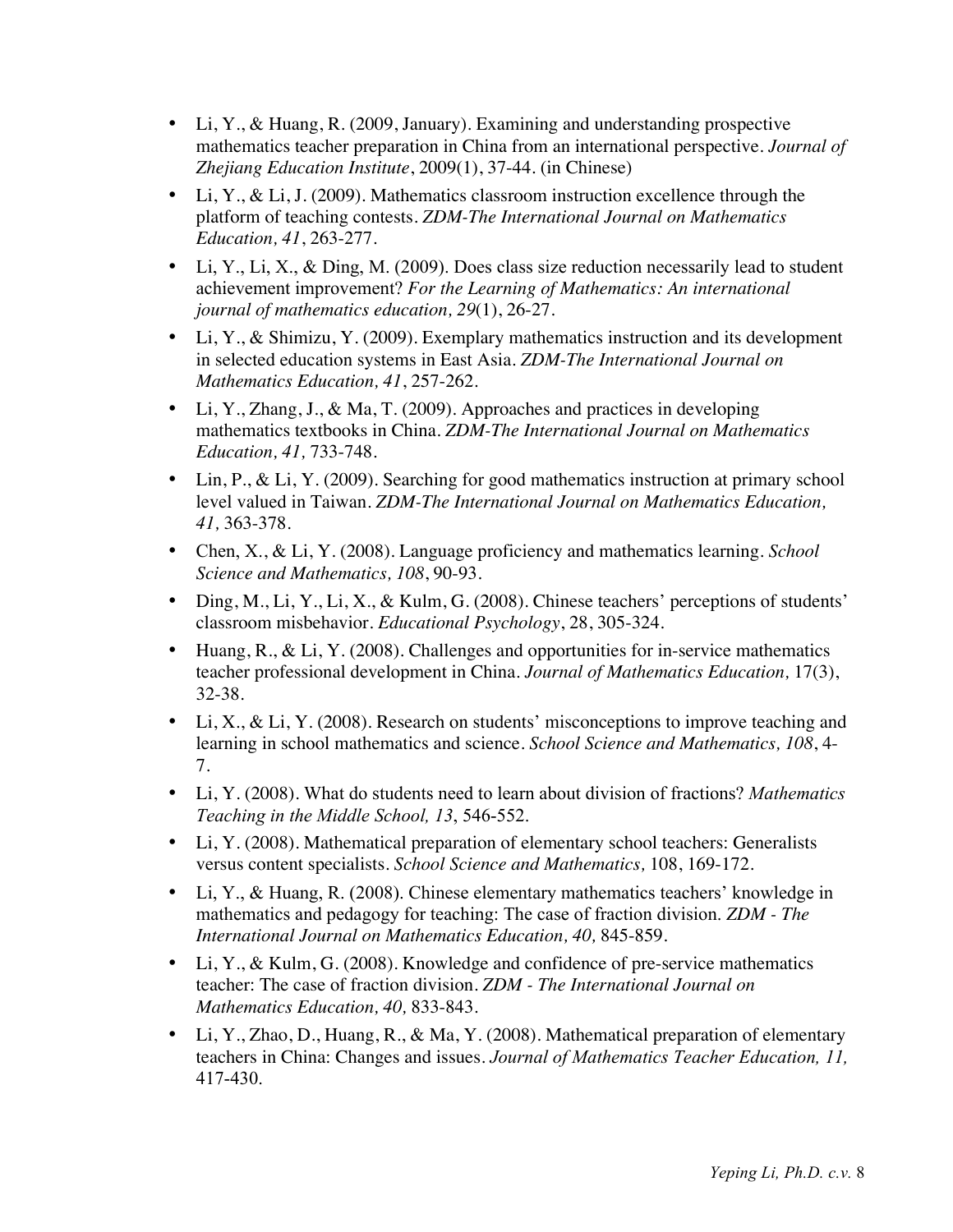- Ma, T., Huang, R., & Li, Y. (2008). A guide to mathematics education based on "the best available scientific research". *Curriculum, Teaching Material and Method, 28*(8), 81-86.
- Ma, Y., Xie, S., Zhao, D., & Li, Y. (2008). Research on elementary teacher preparation model in four-year undergraduate programs. *Journal of Higher Education, 29*(4), 73- 78. (in Chinese)
- Pang, J. & Li, Y. (2008). An analysis on the prospective elementary teachers' knowledge in the case of division of fractions. *Mathematical Education* (Journal of the Korea Society of Mathematical Education, Series A). 47, 299-320. (in Korean)

# **Selected Book Chapters**

- Li, Y. & Hammer, J. (2015). Teaching at work: Innovating and sharing teaching approaches and practices to advance teacher preparation. In Y. Li  $&$  J. Hammer (Eds.), *Teaching at work*. (pp. 3-8). Rotterdam, the Netherlands: Sense Publishers.
- Ding, M., Li, X., Li, Y., & Gu, J. (2015). Specialized content knowledge for teaching beyond rule: The case of transforming equivalent fractions. In S. Li & Y. Li (Eds.). *Curriculum* • *Teacher* • *Classroom Instruction – Mathematics curriculum reform in China and the United States.* (pp. 44-61). Beijing: Beijing Normal University Press. (in Chinese)
- Han, X., & Li, Y. (2015). Selected approaches to professional development of mathematics teachers in the United States. In S. Li & Y. Li (Eds.). *Curriculum* • *Teacher* • *Classroom Instruction – Mathematics curriculum reform in China and the United States.* (pp. 116-130). Beijing: Beijing Normal University Press. (in Chinese)
- Li, Y. & Ma, T. (2015). Curriculum standards and textbooks as intended curriculum to structure students' mathematics learning in China and the United States. In S. Li & Y. Li (Eds.). *Curriculum* • *Teacher* • *Classroom Instruction – Mathematics curriculum reform in China and the United States*. (pp. 3-19). Beijing: Beijing Normal University Press. (in Chinese)
- Zhang, N., & Li, Y. (2015). Examining mathematics classroom instruction with the implementation of new curriculum. In S. Li & Y. Li (Eds.). *Curriculum* • *Teacher* • *Classroom Instruction – Mathematics curriculum reform in China and the United States*. (pp. 244-260). Beijing: Beijing Normal University Press. (in Chinese)
- Li, Y., Silver, E. A., & Li, S. (2014). Transforming mathematics instruction: What do we know and what can we learn from existing approaches and practices? In Y. Li, E. A. Silver, & S. Li (Eds.) *Transforming mathematics instruction: multiple approaches and practices*. (pp. 1-12). Cham, Switzerland: Springer.
- Huang, R. & Li, Y. (2014). Improving mathematics classroom instruction through exemplary lesson development: A Chinese approach. In Y. Li, E. A. Silver, & S. Li (Eds.) *Transforming mathematics instruction: multiple approaches and practices*. (pp. 231-252). Cham, Switzerland: Springer.
- Li, Y. & Li, J. (2014). Pursuing mathematics classroom instruction excellence through teaching contests. In Y. Li, E. A. Silver, & S. Li (Eds.) *Transforming mathematics instruction: multiple approaches and practices*. (pp. 383-406). Cham, Switzerland: Springer.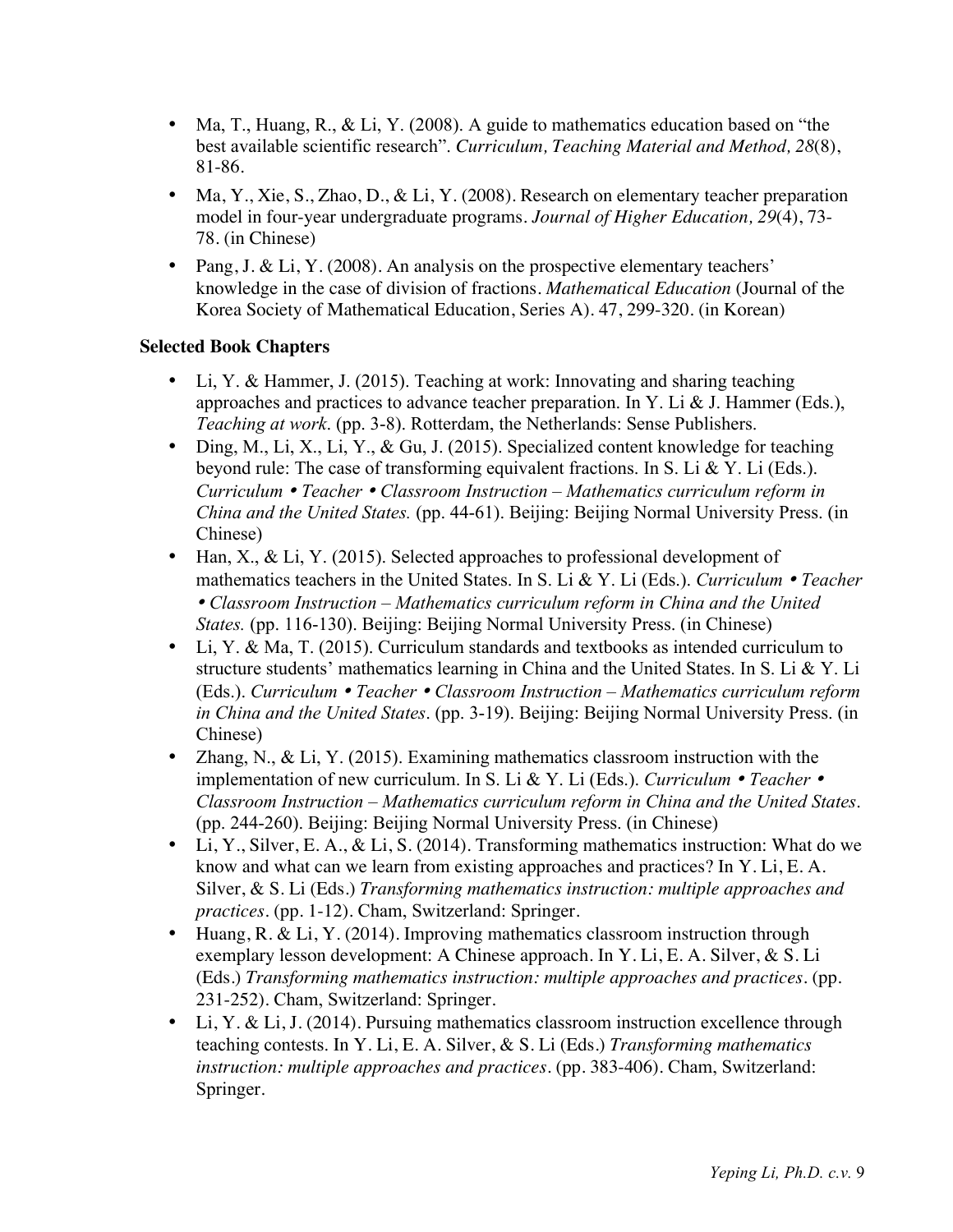- Huang, R., & Li, Y. (2014). Promoting mathematical understanding: An examination of algebra instruction in Chinese and U.S. classrooms. In F. K. S. Leung, K. Park, D. Holton & D. Clarke (Eds.), *Algebra teaching around the world* (pp. 213-232). Rotterdam, the Netherlands: Sense.
- Li, Y. (2014). Learning about and improving teacher preparation for teaching mathematics from an international perspective. In S. Blömeke, F.-J. Hsieh, G. Kaiser & W. H. Schmidt (Eds.)*. International perspectives on teacher knowledge, beliefs and opportunities to learn.* (pp. 49-57). Dordrecht: Springer.
- Fuson, K. & Li, Y. (2014). Learning paths and learning supports for conceptual addition and subtraction in the US Common Core State Standards and in the Chinese standards. In Y. Li & G. Lappan (Eds.) *Mathematics curriculum in school education.* (pp. 541-558). Dordrecht: Springer.
- Li, Y., Zhang, J., & Ma, T. (2014). School mathematics textbook design and development practices in China. In Y. Li & G. Lappan (Eds.) *Mathematics curriculum in school education.* (pp. 305-326). Dordrecht: Springer.
- Huang, R., Ozel, Z. E. Y., Li, Y. & Osborne, R. V. (2014). Does classroom instruction stick to textbooks? - A case study of fraction division. In Y. Li & G. Lappan (Eds.) *Mathematics curriculum in school education.* (pp. 443-464). Dordrecht: Springer.
- Li, Y., & Lappan, G. (2014). Mathematics curriculum in school education: Advancing research and practices from an international perspective. In Y. Li & G. Lappan (Eds.) *Mathematics curriculum in school education.* (pp. 3-12). Dordrecht: Springer.
- Lappan, G., & Li, Y. (2014). Preface to part II. In Y. Li & G. Lappan (Eds.) *Mathematics curriculum in school education.* (pp. 75-77). Dordrecht: Springer.
- Li, Y., & Lappan, G. (2014). Preface to part III: Learning and sharing of best practices in curriculum development. In Y. Li & G. Lappan (Eds.) *Mathematics curriculum in school education.* (pp. 179-181). Dordrecht: Springer.
- Li, Y., & Moschkovich, J. N. (2013). Proficiency and beliefs in learning and teaching mathematics: An introduction. In Y. Li & J. Moschkovich (Eds.). *Proficiency and beliefs in learning and teaching mathematics – learning from Alan Schoenfeld and Günter Törner.* (pp. 3-7). Rotterdam, the Netherlands: Sense.
- Burkhardt, H., & Li, Y. (2013). About Alan H. Schoenfeld and his work. In Y. Li & J. Moschkovich (Eds.). *Proficiency and beliefs in learning and teaching mathematics – learning from Alan Schoenfeld and Günter Törner.* (pp. 9-18). Rotterdam, the Netherlands: Sense.
- Brungs, H. H., & Li, Y. (2013). About Günter Törner and his work. In Y. Li & J. Moschkovich (Eds.). *Proficiency and beliefs in learning and teaching mathematics – learning from Alan Schoenfeld and Günter Törner.* (pp. 19-29). Rotterdam, the Netherlands: Sense.
- Li, Y., & Huang, R. (2012). Introduction. In Y. Li & R. Huang (Eds.), *How Chinese teach mathematics and improve teaching*. (pp. 3-10). New York: Routledge.
- Ding, M., Li, Y., Li, X., & Gu, J. (2012). Knowing and understanding instructional mathematics content through intensive studies of textbooks. In Y. Li & R. Huang (Eds.), *How Chinese teach mathematics and improve teaching*. (pp. 66-82). New York: Routledge.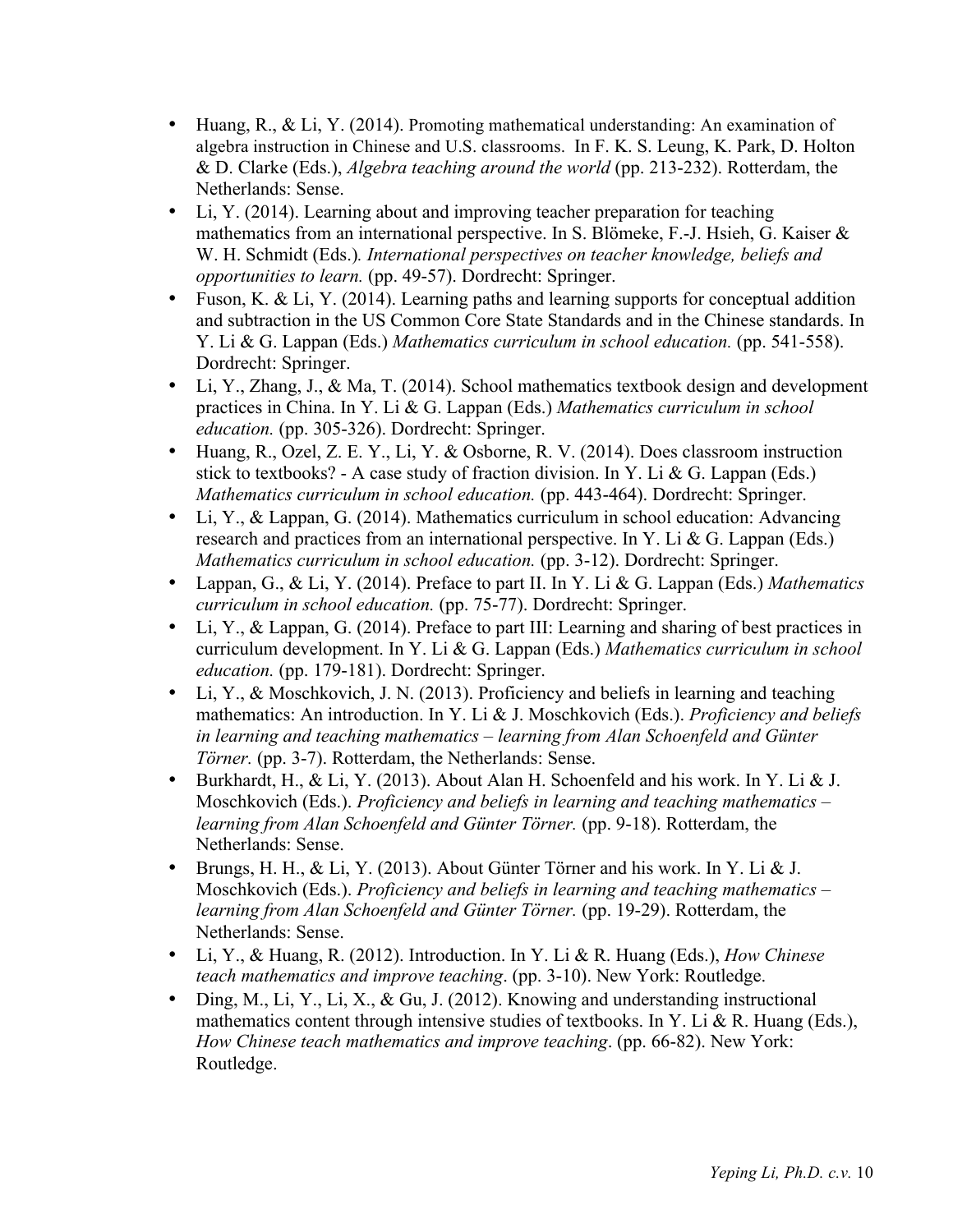- Li, Y., Qi, C., & Wang, R. (2012). Lesson planning through collaborations for improving classroom instruction and teacher expertise. In Y. Li & R. Huang (Eds.), *How Chinese teach mathematics and improve teaching*. (pp. 83-97). New York: Routledge.
- Li, J., & Li, Y. (2012). The teaching contest as a professional development activity to promote classroom instruction excellence in China. In Y. Li & R. Huang (Eds.), *How Chinese teach mathematics and improve teaching*. (pp. 204-220). New York: Routledge.
- Huang, R., Li, Y., & Su, H. (2012). Improving mathematics instruction through exemplary lesson development in China. In Y. Li & R. Huang (Eds.), *How Chinese teach mathematics and improve teaching*. (pp. 186-203). New York: Routledge.
- Shao, G., Fan, Y., Huang, R., Ding, E., & Li, Y. (2012). Mathematics classroom instruction in China viewed from a historical perspective. In Y. Li & R. Huang (Eds.), *How Chinese teach mathematics and improve teaching*. (pp. 11-28). New York: Routledge.
- Kaiser, G. & Li, Y. (2011). Reflections and future prospects. In Y. Li & G. Kaiser (Eds.), *Expertise in mathematics instruction: An international perspective*. (pp. 343- 353). New York: Springer.
- Li, Y., Huang, R., & Yang, Y. (2011). Characterizing expert teaching in school mathematics in China – A prototype of expertise in teaching mathematics. In Y. Li  $\&$ G. Kaiser (Eds.), *Expertise in mathematics instruction: An international perspective*. (pp. 167-195). New York: Springer.
- Li, Y. & Kaiser, G. (2011). Expertise in mathematics instruction: Advancing research and practices from an international perspective. In Y. Li & G. Kaiser (Eds.), *Expertise in mathematics instruction: An international perspective*. (pp. 3-15). New York: Springer.
- Lin,  $P_{11}$ , & Li, Y. (2011). Expertise of mathematics teaching valued in Taiwanese classrooms. In Y. Li & G. Kaiser (Eds.), *Expertise in mathematics instruction: An international perspective*. (pp. 263-291). New York: Springer.
- Li, Y., Huang, R., Bao, J., & Fan, Y. (2011). Facilitating mathematics teachers' professional development through ranking and promotion in Mainland China. In N. Bednarz, D. Fiorentini, & R. Huang (Eds.). *The professional development of mathematics teachers: Experiences and approaches developed in different countries*. (pp. 72 - 85). Ottawa, Canada: University of Ottawa Press.
- Huang, R., & Li, Y. (2011). Overview of research on mathematics classroom instruction. In R. Huang & Y. Li (Eds.) *Research on mathematics classroom instruction*. (pp. 7-21). Shanghai, China: Shanghai Educational Publishing House. (in Chinese)
- Huang, R., & Li, Y. (2011). Research on algebra instruction and case analysis. In R. Huang & Y. Li (Eds.) *Research on mathematics classroom instruction*. (pp. 111-136). Shanghai, China: Shanghai Educational Publishing House. (in Chinese)
- Li, Y. & Huang, R. (2011). Research on mathematics classroom instruction: An introduction. In R. Huang & Y. Li (Eds.) *Research on mathematics classroom instruction*. (pp. 1-6). Shanghai, China: Shanghai Educational Publishing House. (in Chinese)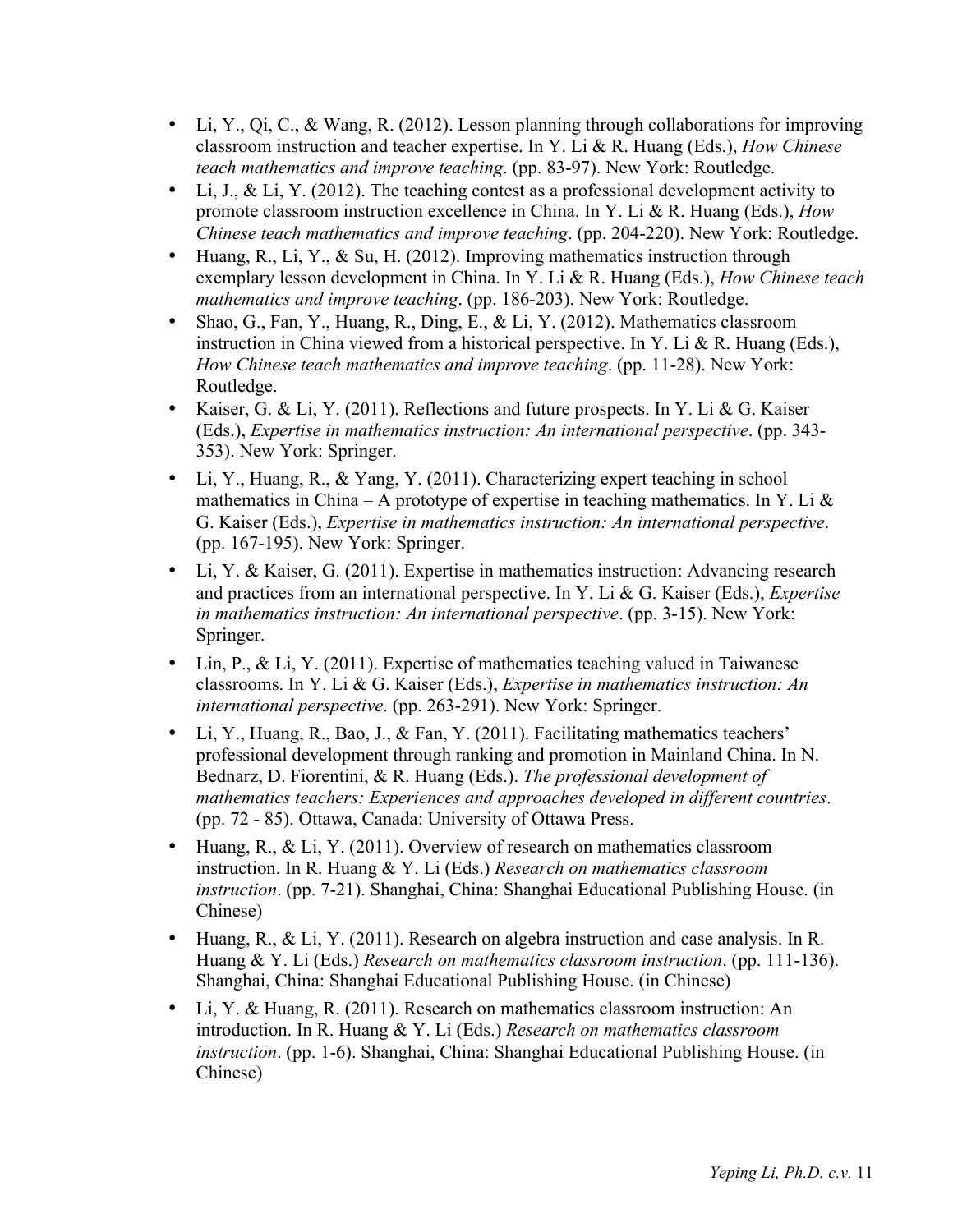- Huang, R., & Li, Y. (2011). Research on geometry instruction and case analysis. In R. Huang & Y. Li (Eds.) *Research on mathematics classroom instruction*. (pp. 137-163). Shanghai, China: Shanghai Educational Publishing House. (in Chinese)
- Huang, R., Li, Y., & Huang, X. (2011). Recent development in research on mathematics classroom instruction. In R. Huang & Y. Li (Eds.) *Research on mathematics classroom instruction*. (pp. 23-53). Shanghai, China: Shanghai Educational Publishing House. (in Chinese)
- Li, Y. & Huang, R. (2011). Research on mathematics classroom instruction: Where we are now and what we want to know more. In R. Huang & Y. Li (Eds.) *Research on mathematics classroom instruction*. (pp. 187-203). Shanghai, China: Shanghai Educational Publishing House. (in Chinese)
- Leung, F. K. S. & Li, Y. (2010). Sharing and understanding mathematics education policies and practices in East Asia: An introduction. In F. K. S. Leung, & Y. Li, (Eds.), *Reforms and issues in school mathematics in East Asia – Sharing and understanding mathematics education policies and practices*. (pp. 1-8). Rotterdam, the Netherlands: Sense Publishers.
- Huang, R., Peng, S., Wang, L., & Li, Y. (2010). Secondary mathematics teacher professional development in China. In F. K. S. Leung, & Y. Li, (Eds.), *Reforms and issues in school mathematics in East Asia – Sharing and understanding mathematics education policies and practices*. (pp. 129-152). Rotterdam, the Netherlands: Sense Publishers.
- Li, Y. & Leung, F. K. S. (2010). Practices and changes in mathematics curriculum and teacher education in selected education systems in East Asia: What can we learn? In F. K. S. Leung, & Y. Li, (Eds.), *Reforms and issues in school mathematics in East Asia – Sharing and understanding mathematics education policies and practices*. (pp. 233-244). Rotterdam, the Netherlands: Sense Publishers.
- Liu, J. & Li, Y. (2010). Mathematics curriculum reform in the Chinese mainland: Changes and challenges. In F. K. S. Leung, & Y. Li, (Eds.), *Reforms and issues in school mathematics in East Asia – Sharing and understanding mathematics education policies and practices*. (pp. 9-31). Rotterdam, the Netherlands: Sense Publishers.
- Huang, R., & Li, Y. (2009). Examining the nature of effective teaching through master teachers' lesson evaluation in China. In J. Cai, G. Kaiser, B. Perry, & N.-Y. Wong (Eds.), *Effective mathematics teaching from teachers' perspectives: National and cross-national studies*. (pp. 163-181). Rotterdam, The Netherlands: Sense Publishers.
- Li., Y., Kulm, G., Huang, R., & Ding, M. (2009). On the quality of mathematics lesson: Do elementary mathematics teachers have similar views as students and their school? In J. Cai, G. Kaiser, B. Perry, & N.-Y. Wong (Eds.), *Effective mathematics teaching from teachers' perspectives: National and cross-national studies*. (pp. 217- 234). Rotterdam, The Netherlands: Sense Publishers.
- Li, Y. (2008) Transforming curriculum from intended to implemented: What teachers need to do and what they learned in the United States and China. In Z. Usiskin, & E. Willmore (Eds.), *Mathematics curriculum in Pacific Rim countries: China, Japan, Korea, and Singapore.* (pp. 183-195). Charlotte, NC: Information Age Publishing.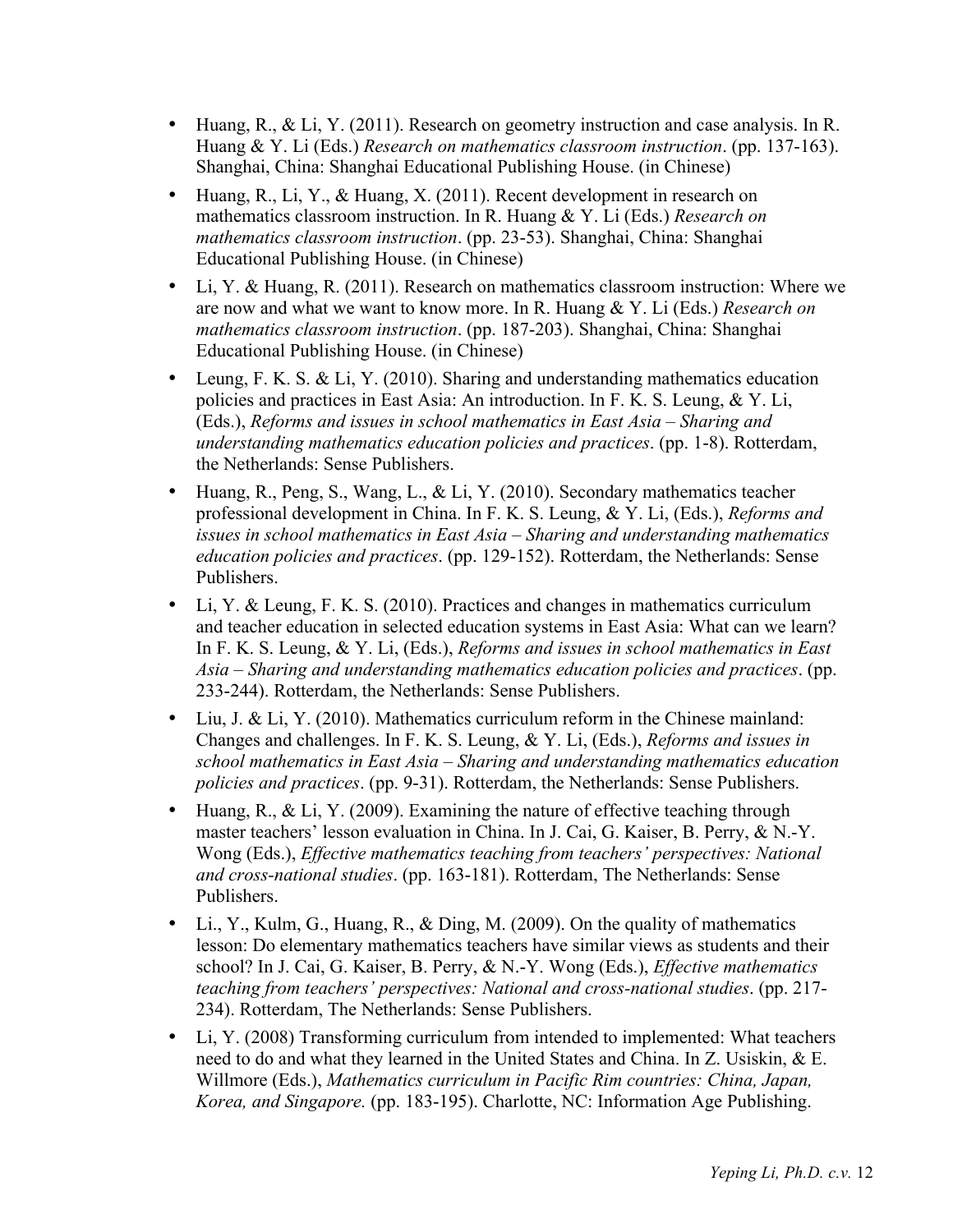• Li, Y., Ma, Y., & Pang, J. (2008). Mathematical preparation of prospective elementary teachers. In P. Sullivan & T. Wood (Eds.), *International handbook of mathematics teacher education: Knowledge and beliefs in mathematics teaching and teaching development*. (pp. 37-62). Rotterdam, The Netherlands: Sense.

# **Selected Articles Published in Refereed Conference Proceedings**

- Li, Y. & Oliveira, H. (2015). Research on classroom practice. In S. J. Cho (Ed.), *The Proceedings of the 12th International Congress on Mathematical Education,* pp. 489-496. Cham, Switzerland: Springer.
- Li, Y. & Kaiser, G. (with R. Even, B. Kaur, R. Leikin, P. Lin, J. Pang, & J. Ponte) (2012). Conceptualizing and developing expertise in mathematics instruction. In Tso, T. Y. (Ed.), *Proceedings of the 36th Conference of the International Group for the Psychology of Mathematics Education*, Vol. 1, pp. 121-148. Taipei, Taiwan: PME.
- Li, Y., & Zhang, X. (2010). Computational performance among sixth-grade students in China: School mathematics reform, school locations, and ethnicity. In P. Brosnan, D. B. Erchick, & L. Flevares (Eds.), *Proceedings of the 32nd Annual Meeting of the North American Chapter of the International Group for the Psychology of Mathematics Education* (pp. 464-471). Columbus, OH: The Ohio State University.
- Huang, R., Li, Y., & Ma, T. (2010). Developing and mastering knowledge through teaching with variations: A case study of teaching fraction division. In P. Brosnan, D. B. Erchick, & L. Flevares (Eds.), *Proceedings of the 32nd Annual Meeting of the North American Chapter of the International Group for the Psychology of Mathematics Education* (pp. 1047-1054). Columbus, OH: The Ohio State University.
- Li, Y., Pang, J., & Ma, Y. (2010). Knowledge and confidence of prospective elementary teachers in China and South Korea. In P. Brosnan, D. B. Erchick, & L. Flevares (Eds.), *Proceedings of the 32nd Annual Meeting of the North American Chapter of the International Group for the Psychology of Mathematics Education* (pp. 1166-1173). Columbus, OH: The Ohio State University.
- Huang, R., Li, Y., Kulm, G., & Willson, V. (2010). The relationships among professional ranks, teaching experience, course taking, and teachers' knowledge for teaching algebra. In P. Brosnan, D. B. Erchick, & L. Flevares (Eds.), *Proceedings of the 32nd Annual Meeting of the North American Chapter of the International Group for the Psychology of Mathematics Education* (pp. 1112-1120). Columbus, OH: The Ohio State University.
- Zhang, X., & Li, Y. (2010). Chinese student computation skills in the context of school mathematics reform. In Y. Shimizu, Y. Sekiguchi, & K. Hino (Eds.), *Proceedings of The 5th East Asia Regional Conference on Mathematics Education: In search of excellence in mathematics education.* (pp. 356-363). Tokyo: Japan Society of Mathematical Education.
- Huang, R., Chen, X.-M., Li, Y., & Zhang, J. (2010). Chinese high school teachers' knowledge for teaching algebra: An exploratory study. In Y. Shimizu, Y. Sekiguchi, & K. Hino (Eds.), *Proceedings of The 5th East Asia Regional Conference on Mathematics Education: In search of excellence in mathematics education.* (pp. 707-714). Tokyo: Japan Society of Mathematical Education.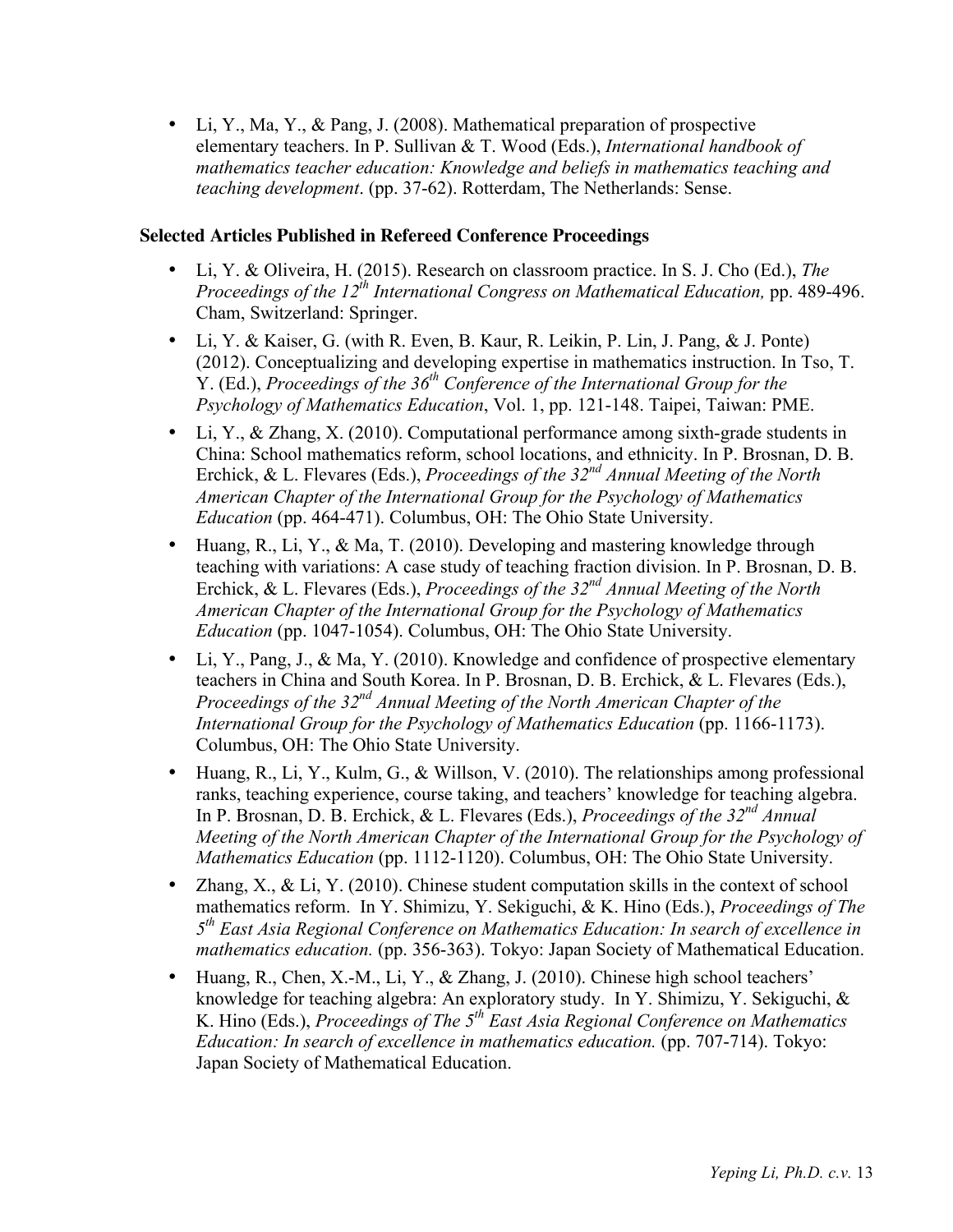- Li, Y. (2009). U.S. and Chinese teachers' practices and thinking in constructing curriculum for teaching. In S. L. Swars, D. W. Stinson, & S. Lemons-Smith (Eds.), *Proceedings of the 31st annual meeting of the North American Chapter of the International Group for the Psychology of Mathematics Education* (pp. 911-919). Athens, GA: Georgia State University.
- Huang, R., & Li, Y. (2008) *Developing exemplary lessons to pursue mathematics classroom instruction excellence in China.* In O. Figueras, J. L. Cortina, S. Alatorre, T. Rojano, & A. Sepúlveda (Eds.), *Proceedings of the joint meeting of 32nd annual conference of the International Group for the Psychology of Mathematics Education and the 30th of the North American chapter,* Vol. 1, pp. 179-183. Morelia, Mexico: PME.
- Li, Y. (2008). *Research on the quality of mathematics classroom instruction: An overview*. In O. Figueras, J. L. Cortina, S. Alatorre, T. Rojano, & A. Sepúlveda (Eds.), *Proceedings of the joint meeting of 32nd annual conference of the International Group for the Psychology of Mathematics Education and the 30th of the North American chapter,*  Vol. 1, pp. 157-160. Morelia, Mexico: PME.
- Li, Y., & Huang, R. (2008). Developing mathematics teachers' expertise with apprenticeship practices and professional promotion system as contexts. In L. D. Miller & S. R. Saunders (Eds.), *Proceedings of U.S.-Sino Workshop on Mathematics and Science Education.* (pp. 68-73). TN: Middle Tennesse State University.
- Li, Y., Huang, R., & Tang, C. (2008). *Elementary teachers' knowledge in mathematics and pedagogy for teaching.* In O. Figueras, J. L. Cortina, S. Alatorre, T. Rojano, & A. Sepúlveda (Eds.), *Proceedings of the joint meeting of 32nd annual conference of the International Group for the Psychology of Mathematics Education and the 30th of the North American chapter,* Vol. 1, p. 287. Morelia, Mexico: PME.
- Li, Y., & Kaiser, G. (2008). RF: Pursuing excellence in mathematics classroom instruction in East Asia. In O. Figueras, J. L. Cortina, S. Alatorre, T. Rojano, & A. Sepúlveda (Eds.), *Proceedings of the joint meeting of 32nd annual conference of the International Group for the Psychology of Mathematics Education and the 30th of the North American chapter,* Vol. 1, pp. 155-188. Morelia, Mexico: PME.
- Fan, L., Turnau, S., Dole, S., Gelfman, E., & Li, Y. (2008). DG 14: Focus on the development and research of mathematics textbooks. In M. Niss (Ed.). *Proceedings of the 10th International Congress on Mathematical Education*, pp. 485-489. Denmark: Roskilde University.

# **RESEARCH/TRAINING/OUTREACH FUNDING**

- *Advanced Professional Training Program for High School Information Technology Teachers from China*. A training program for 24 teacher participants funded by Hangzhou Education Bureau in China. October 1, 2015 – December 31, 2015. (PI and Director).
- *A Collaborative Training Program for Graduate Students from Ocean University of China (OUC)*. A training program for 5 graduate students from OUC. August 1, 2015 – December 31, 2015. (PI and Director).
- *Evaluation of Reasoning Mind Programming*. Funded by Texas Education Agency & Reasoning Minds. June 1, 2014 – November 30, 2015. (Co-PI with Hersh Waxman (PI)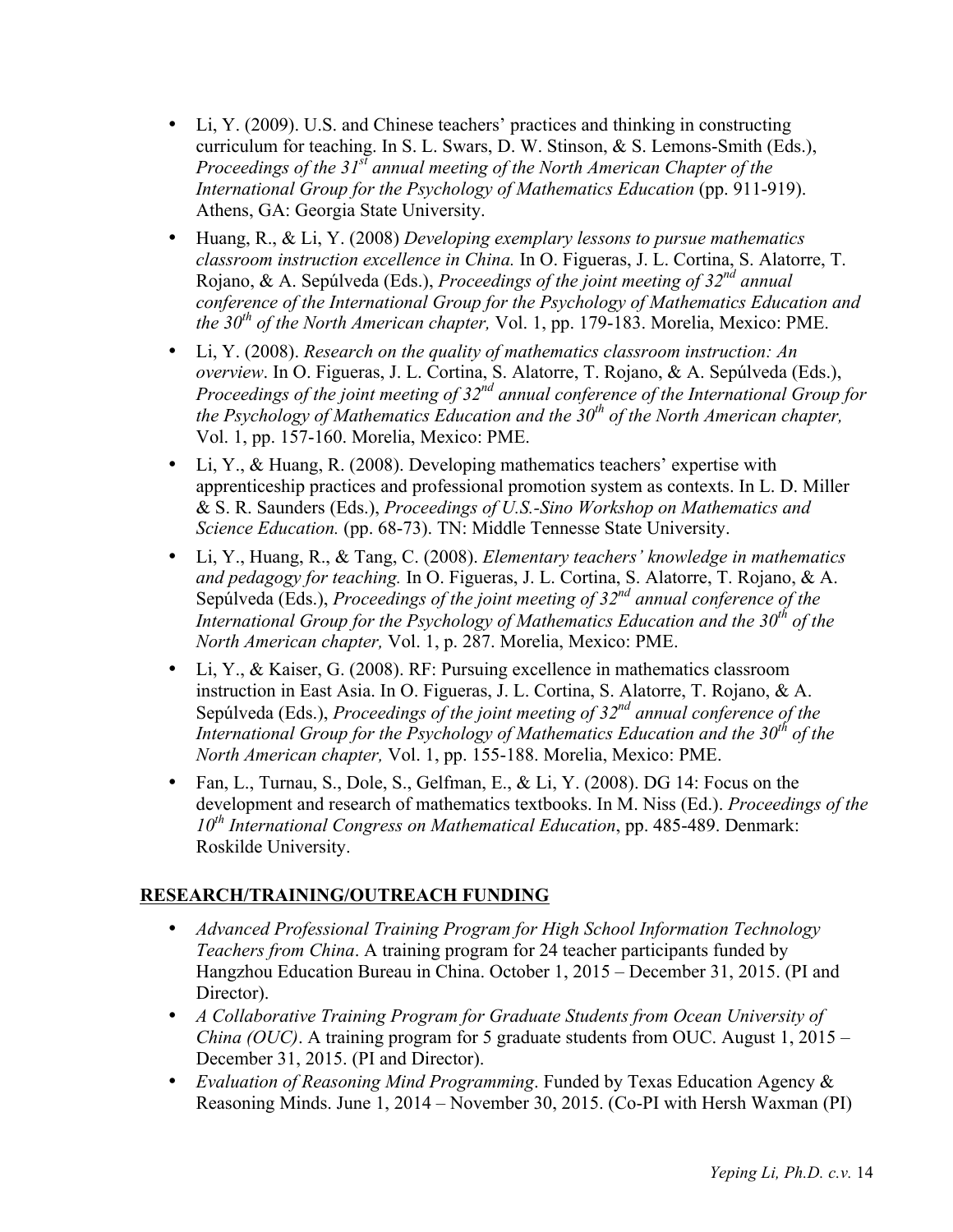and Jackie Stillisano).

- *Advanced Professional Training Program for High School English Teachers from China*. A training program for 25 teacher participants funded by Hangzhou Education Bureau in China. May 1, 2014 – October 30, 2014. (PI and Co-director with Douglas Palmer).
- *Advanced Professional Training Program for High School English Teachers from China*. A training program for 24 teacher participants funded by Hangzhou Education Bureau in China. May 1, 2013 – October 30, 2013. (PI and Co-director with Douglas Palmer).
- *Advanced Professional Training Program for High School English Teachers from China*. A training program for 19 teacher participants funded by Hangzhou Education Bureau in China. May 1, 2012 – October 30, 2012. (PI and Co-director with Douglas Palmer).
- *Project: Cultivating Hispanics and African Americans' Reading, Math, Science (CHARMS) in Elementary Schools for Girls Conference.* A conference grant funded by the National Science Foundation DR K-12 program. January 1, 2011 – August 31, 2014. (Co-PI with Patricia J. Larke (PI), Gwen Webb-Hassan, and Teresa Jimarez).
- *Pathways to the Doctoral Program*, a fellowship grant to support a graduate fellow to study in the PhD program at TAMU. September 1, 2010 – August 30, 2012. (Co-PI with Patricia J. Larke).
- *Investigating U.S. and Chinese Mathematics Teacher Planning, Teaching Performance, and Student Achievement: The Case of Division of Fractions*, a research project funded by the Spencer Foundation. December 1, 2005 – November 30, 2007. (PI).
- *Mathematics TEKS Connections*, funded by Texas Education Agency. August 2005 July 2007. (consultant and faculty researcher, PI: Dennie Smith).
- *Making the Transition from High School to College*, a multi-institution research and professional development integration project funded by NH State Department of Education MSP program, 2005-2006. (UNH coordinator with Richard Evans (PI), Fernand Prevost, Jack Barry, Brian Beaudrie, Beverly Ferrucci, Joseph Witkowski, Eileen Phillips, and William Simonton).
- *UNH Middle School Mathematics Partnership: Systemic Professional Development for Improvement of Middle School Mathematics*, a professional development project funded by NH State Department of Education MSP program. 2004-2005. (Co-PI with Karen Graham, William Geeslin, and Sonia Hristovitch).
- *Enriching Undergraduate Students' Education through Communicating Their Own Learning/Research Experience in Mathematics, Science, and Engineering with High School Students: A Pilot Program*, funded by UNH Vice President for Research and Public Service discretionary research award competition. 2003-2004. (Project Director with Sharon Meeker, Subhash Minocha, and Frank Windsor).
- *Enhance Communications between UNH and NH High Schools*, an outreach project funded by NH State Department of Education and UNH College of Engineering and Physical Sciences. 2002-2004. (Project Director with Karen Graham, Kelly Black, and John Geddes).
- *A Cross-System Study of Eighth-Grade Mathematics Textbooks and Their Impact on Classroom Instruction in the United States and Mainland China*, a research grant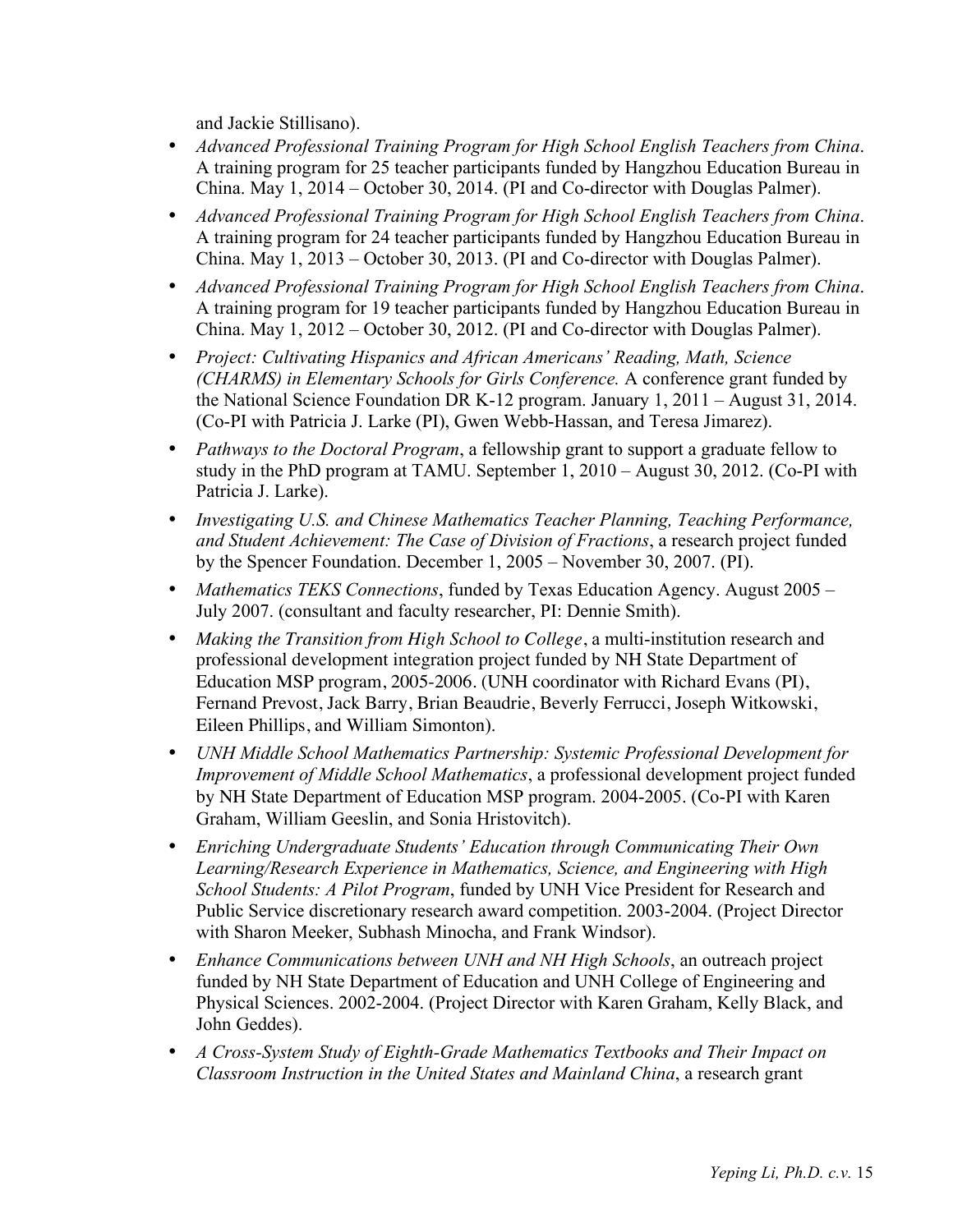awarded from UNH Vice President for Research and Public Service Discretionary Research Award competition. 2002-2003. (PI).

- A supporting grant funded by PME-NA for Yeping Li and Karen Fuson to support research working group, 2002-2003.
- *A University-wide Symposium on Teaching and Learning*, an academic enrichment project that was funded by the Class of 1954 and Class of 1964 for Academic Enrichment Funds and the Graduate School, UNH. 2001-2005. (PI collaborated with Albert B. Bennett Jr., Casey D. Cobb, Elizabeth A. Finkel, William E. Geeslin, Karen J. Graham, Marc D. Hiller, Mary Jane Moran, Jennifer Selwyn, and Barbara Prudhomme White).
- *Exploring Mathematics Teacher Preparation Programs in Selected Institutions in Mainland China and Hong Kong*, an international research grant awarded from UNH Faculty International Development Grants. 2001-2002. (PI).
- *A Lecture Series in Mathematics and Science Education*, an academic enrichment project for developing the first lecture series on Math and Science Education that was funded by the Class of 1954 and Class of 1964 for Academic Enrichment Funds, UNH. 2001-2002. (PI collaborated with Michael D. Andrew, Christopher Bauer, Albert B. Bennett Jr., William E. Geeslin, Karen J. Graham, Sharon Nodie Oja, Judith Robb, and Barry Rock).
- *A Cross-system Examination of How Eighth-Grade Mathematics Textbooks Teach Algebra in the United States, Hong Kong, Mainland China, and Singapore*, a summer faculty research fellowship awarded from the Graduate School, University of New Hampshire. Summer 2000. (PI).
- *Integrating and Connecting Probability and Statistics within the K-8 Curricula*, funded by NH State Department of Education Eisenhower Program. 2000-2001. (Co-PI with William E. Geeslin (PI)).
- A dissertation research grant awarded by the School of Education Research Funds, University of Pittsburgh, Pittsburgh, PA. 1998-1999. (PI).

# **SELECTED CONFERENCE AND SYMPOSIA PRESENTATIONS (since 2008)**

- Li, Y. (2015). *Teachers' mathematics knowledge for teaching: With a focus on fraction division*. Graduate School of Math & Science Education, National Chiayi University, Taiwan; December 10, 2015. (invited)
- Li, Y. (2015). *Classroom and instructional design to enhance teaching and learning*. College of Education, Central China Normal University, Wuhan, China; December 2, 2015. (invited)
- Li, Y. (2015). *Changes and challenges in mathematics teacher preparation.* College of Mathematics and Sciences, Shanghai Normal University, Shanghai, China; November 30, 2015. (invited)
- Li, Y. (2015). *The flipped classroom and flipped learning*. Faculty of Education, Beijing Normal University, Beijing, China; July 7, 2015. (invited)
- Li, Y. (2015). *Inquiry-based, Project-based, and Problem-based Learning and Teaching in Mathematics*. Faculty of Education, Beijing Normal University, Beijing, China; July 7, 2015. (invited)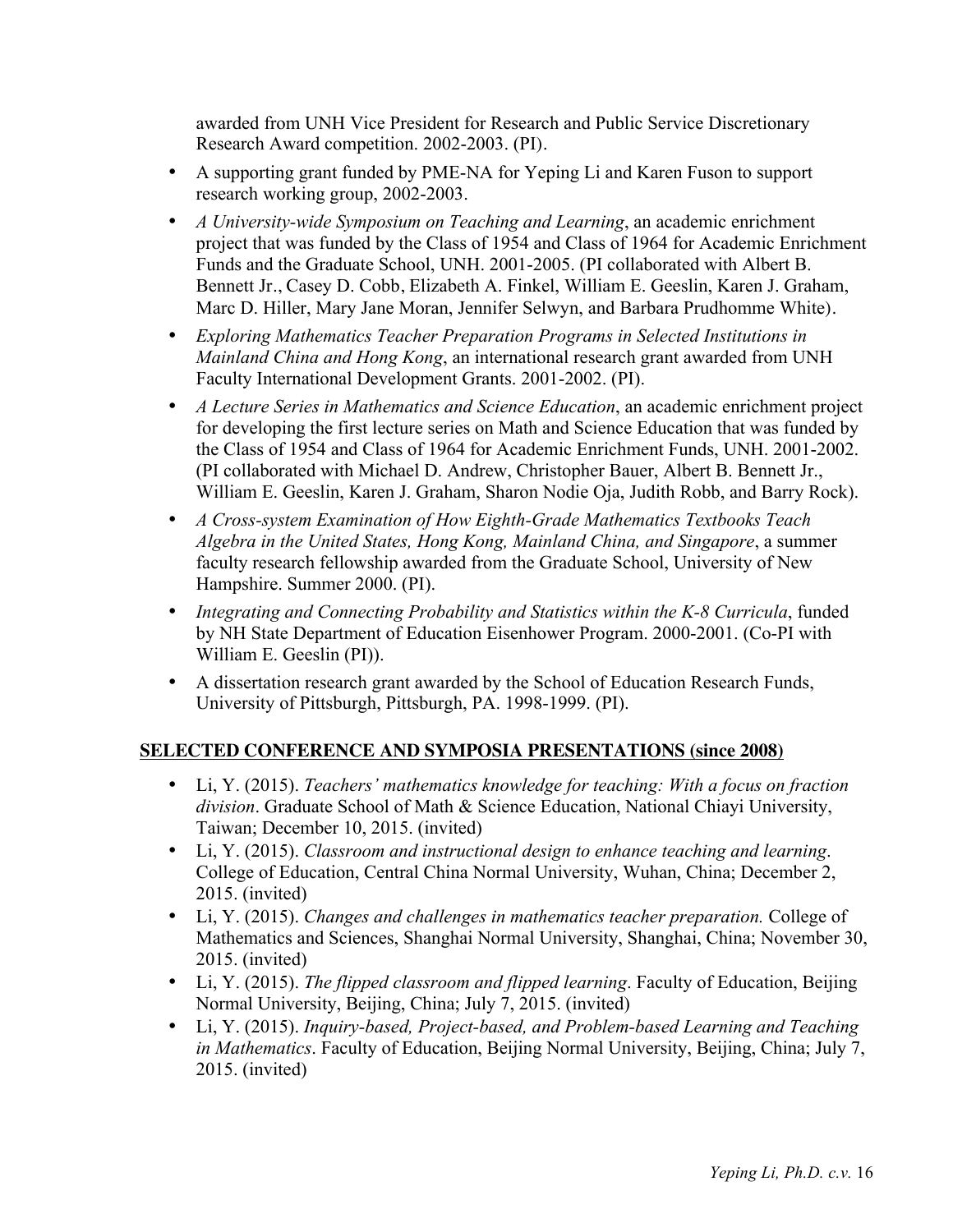- Li, Y. (2015). *Supporting students' learning of mathematics with a focus on connections within and across mathematical topics*. Talk given at Department of Mathematics and Information Education, National Taipei University of Education, Taipei, Taiwan; May 27, 2015. (invited)
- Li, Y. (2015). *Using "habits of mind" problems to develop reasoning mind*. Keynote talk given at the Symposium of "2015 East Meets West in Mathematics Lessons" (invited by the Discipline of Mathematics Education, Ministry of Science and Technology of Taiwan), Graduate Institute of Mathematics and Science Education, National Hsinchu University of Education, Hsinchu, Taiwan; May 26, 2015. (invited)
- Li, Y. (2015). *Helping students learn mathematics through "looking back"*. Keynote talk given at the 7<sup>th</sup> International Conference on Technology and Mathematics Education (invited by the Discipline of Mathematics Education, Ministry of Science and Technology of Taiwan), National Taichung University of Education, Taichung, Taiwan; May 23, 2015. (invited)
- Li, Y. (2015). *Meet Journal Editors: Journal Talk 2 (invited roundtable).* American Educational Research Association (AERA) annual meeting, Chicago, IL; April 17, 2015.
- Li, Y. (2014). *Students' early mathematics learning: Issues in linguistic, conceptual and curricular supports*. Talk given at the Department of Mathematics, Texas State University, San Marcos, Texas, US; November 21, 2014. (invited)
- Li, Y. (2014). *Transforming Mathematics Instruction – Multiple approaches and practices.* Talk given at National Center for School Curriculum and Textbook Development, Beijing Normal University, Beijing, China; June 17, 2014. (invited)
- Li, Y. (2014). *Meet Journal Editors: Journal Talk 6 (invited roundtable).* American Educational Research Association (AERA) annual meeting, Philadelphia, PA; April 6, 2014.
- Li, Y., Zhang, J., & Ma, T. (2013). *School mathematics textbook design and development practices in China*. Paper presented at the Research Pre-session of National Council of Teachers of Mathematics (NCTM) annual meeting, Denver, CO; April 15-17, 2013.
- Li, Y., Qi, C., & Wang, R. (2013). *Lesson planning through collaborations for improving classroom instruction and teacher expertise*. Paper presented at the Research Pre-session of National Council of Teachers of Mathematics (NCTM) annual meeting, Denver, CO; April 15-17, 2013.
- Ding, M., Li, Y., Li, X., & Gu, J. (2013). *Knowing and understanding instructional mathematics content through intensive studies of textbooks*. Paper presented at the Research Pre-session of National Council of Teachers of Mathematics (NCTM) annual meeting, Denver, CO; April 15-17, 2013.
- Shao, G., Fan, Y., Huang, R., Ding, E., & Li, Y. (2013). *Mathematics classroom instruction in China viewed from a historical perspective*. Paper presented at the Research Pre-session of National Council of Teachers of Mathematics (NCTM) annual meeting, Denver, CO; April 15-17, 2013.
- Li, Y. (2012). *What teachers need to know more in mathematics than students: with a focus on conceptual knowledge for teaching fraction division*. Talk given at Graduate Institute of Mathematics and Science Education, National Hsinchu University of Education, Hsinchu, Taiwan; July 17, 2012. (invited)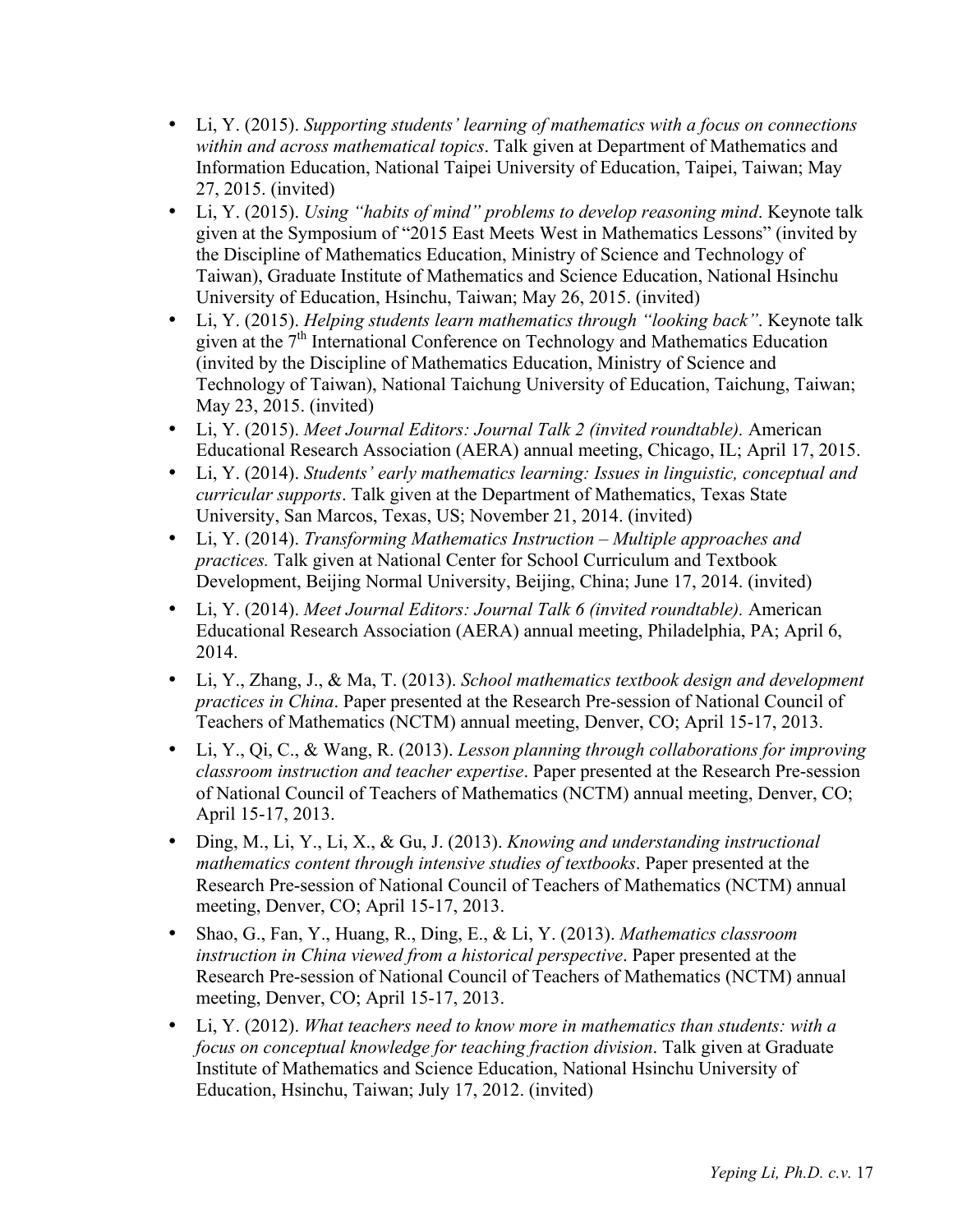- Huang, R. & Li, Y. (2012). *Chinese and U.S. pre-service mathematics teachers' knowledge for teaching algebra with a focus on representational flexibility*. Paper presented at the  $12<sup>th</sup>$  International Congress on Mathematical Education (ICME-12), Seoul, South Korea; July 8-15, 2012.
- Li, Y. (2012). *What do I know about mathematics teaching, teachers and teacher education in China?* Keynote speech given at the Forum for Global Chinese mathematics educators, Seoul, South Korea; July 12, 2012. (invited)
- Li, Y. (2012). *Exemplary mathematics instruction and its development in China: pursuing classroom instruction excellence as a cultural practice.* Paper presented at TSG 21 (Research on classroom practice), The 12<sup>th</sup> International Congress on Mathematical Education (ICME-12), Seoul, South Korea; July 8-15, 2012.
- Huang, R., & Li, Y. (2012). *Strategies of making coherent instruction in China: A case of teaching systems of linear equations*. Paper presented at American Educational Research Association (AERA) annual meeting, Vancouver, Canada; April 15, 2012.
- Li, Y., Kracht, J., Palmer, D., Byrd, D., & Castillo, D. (2011). *Changes and challenges in teacher preparation for Texas*. 30-minute oral presentation at CSOTTE 2011 Fall Teacher Education Conference, Omni Corpus Christi Bay front Hotel, Corpus Christi, TX; October 23-25, 2011.
- Huang, R., & Li, Y. (2011). *What constitutes effective mathematics instruction: A comparison of Chinese expert and novice teachers' views.* Paper presented at the Research Pre-session of National Council of Teachers of Mathematics (NCTM) annual meeting, Indianapolis, IN; April 11-13, 2011.
- Huang, R., & Li, Y. (2011). *Mathematics teacher professional competence development: Novice-Expert comparison.* Paper presented at the Research Pre-session of National Council of Teachers of Mathematics (NCTM) annual meeting, Indianapolis, IN; April 11-13, 2011.
- Huang, R., Li, Y., Kulm, G., & Allen, G. D. (2011). *Pre-service mathematics teachers' knowledge for teaching algebra in China and the United States.* Paper presented at American Educational Research Association (AERA) annual meeting, New Orleans, Louisiana; April 8-12, 2011.
- Li, Y., Huang, R., & Xu, S. (2011). *Improving teachers' expertise and teaching through apprenticeship practices.* Paper presented at American Educational Research Association (AERA) annual meeting, New Orleans, Louisiana; April 8-12, 2011.
- Larke, P., Li, Y., Fox, B., Jimarez, T., & Webb-Hasan, G. (2011). *High stakes tests: Sharing voices of African American and Hispanic elementary girls*. Presented at the Seventh International Congress of Qualitative Inquiry. Champaign, IL; May 18-21, 2011.
- Li, Y. (2011). *Expertise in mathematics instruction: Advancing research and practice from an international perspective.* Talk given at the Center for Basic Education Research, Southwest University, Chongqing, China; May 22, 2011. (invited)
- Li, Y. (2011). *Expertise in mathematics instruction: What can we learn from research?* Talk given at College of Basic Education, Capital Normal University, Beijing, China; May 19, 2011 (invited)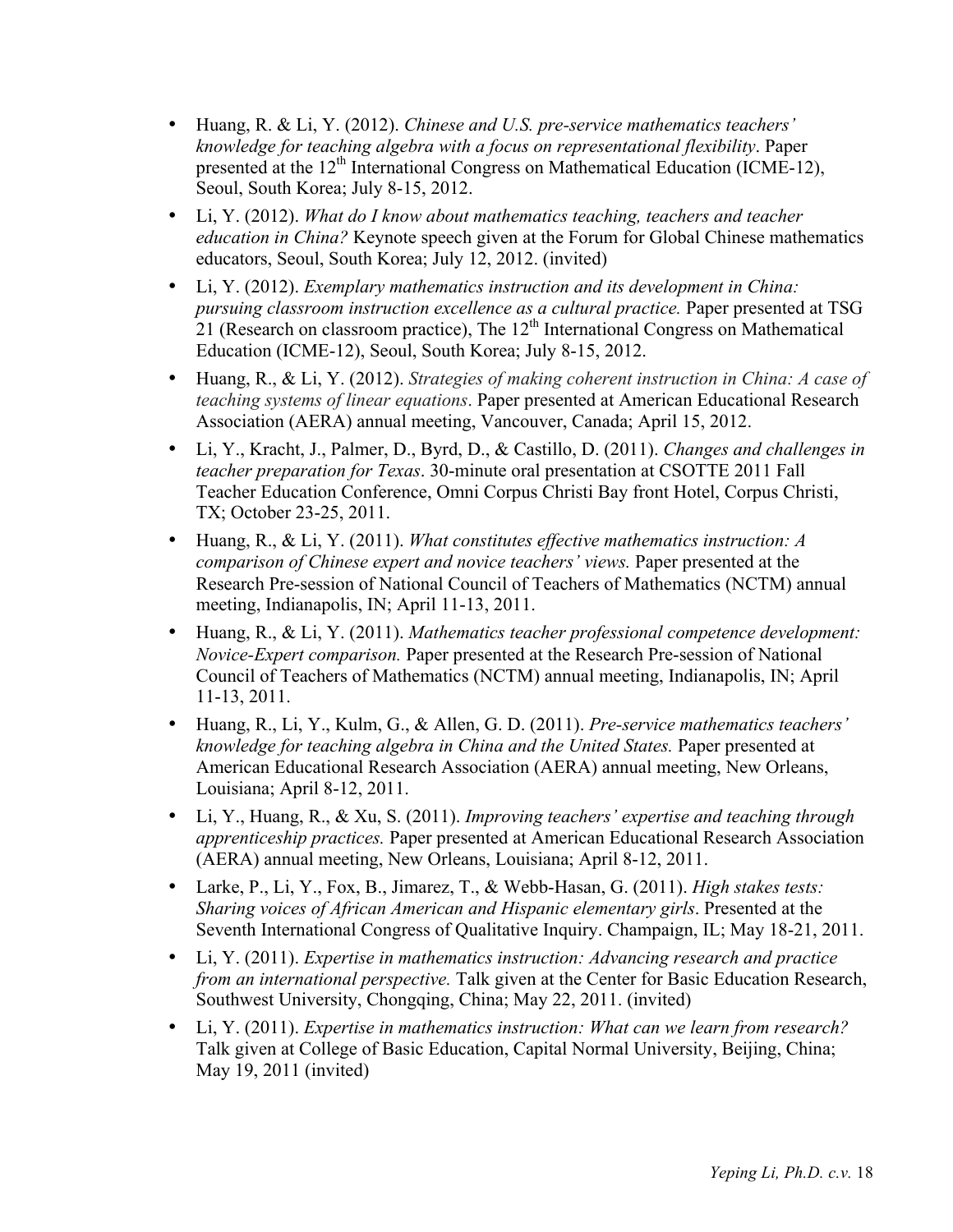- Li., Y. (2010). *Expanding educational experience from local to global: A personal journey*. Talk given at School of Mathematical Sciences, Beijing Normal University, Beijing, China; June 8, 2010. (invited)
- Li., Y. (2010). *Research on teacher expertise*. Talk given at Faculty of Education, Beijing Normal University, Beijing, China; June 8, 2010. (invited)
- Li., Y. (2010). *Experiencing and understanding education in a global context*. Talk given at the College of Educational Sciences and College of Science, Hangzhou Normal University, Hangzhou, China; June 3, 2010. (invited)
- Li, Y. (2010). *Linking research and practice in mathematics education*. Talk given at the Center for Basic Education Research, Southwest University, Chongqing, China; May 22, 2010. (invited)
- Han, X., & Li, Y. (2010). *Approaches and practices for professional development of mathematics teachers in the U.S. in the past decade*. Paper presented at the International Seminar on Mathematics Education, Shanghai, China; May 24-26, 2010.
- Li, Y. (2010). *Aligning and developing mathematics curriculum for classroom instruction: U.S. teachers as specialists in both curriculum and instruction*. Paper presented at the International Seminar on Mathematics Education, Shanghai, China; May 24-26, 2010.
- Ding, M., Li, X., & Li, Y., & Gu, J. (2010). *Specialized content knowledge for teaching the transformation of equivalent fractions*. Paper presented at the International Seminar on Mathematics Education, Shanghai, China; May 24-26, 2010.
- Li, Y., & Zhang, X. (2010). *Computational performance among sixth-grade students in China: School mathematics reform, school locations and ethnicity.* Research report presented at the Thirty-Second annual meeting of the North American Chapter of the International Group for the Psychology of Mathematics Education, Columbus, Ohio; Oct 28-31, 2010.
- Huang, R., Li, Y., & Ma, T. (2010). *Developing and mastering knowledge through teaching with variations: A case study of teaching fraction division. Paper presented at* the Thirty-Second annual meeting of the North American Chapter of the International Group for the Psychology of Mathematics Education, Columbus, Ohio; Oct 28-31, 2010.
- Li, Y., Pang, J., & Ma, Y. (2010). *Knowledge and confidence of prospective elementary teachers in China and South Korea.* Research report presented at the Thirty-Second annual meeting of the North American Chapter of the International Group for the Psychology of Mathematics Education, Columbus, Ohio; Oct 28-31, 2010.
- Huang, R., Li, Y., Kulm, G., & Willson, V. (2010). *The relationships among professional ranks, course taking and teachers' knowledge for teaching algebra*. Paper presented at the Thirty-Second annual meeting of the North American Chapter of the International Group for the Psychology of Mathematics Education, Columbus, Ohio; Oct 28-31, 2010.
- Li, Y., & Huang, R. (2010). *How Chinese teach mathematics and what we can learn from them*. A talk given at the Mathematics and Science Seminar series, College of Education and Human Development, Texas A&M University, College Station, TX; October 20, 2010.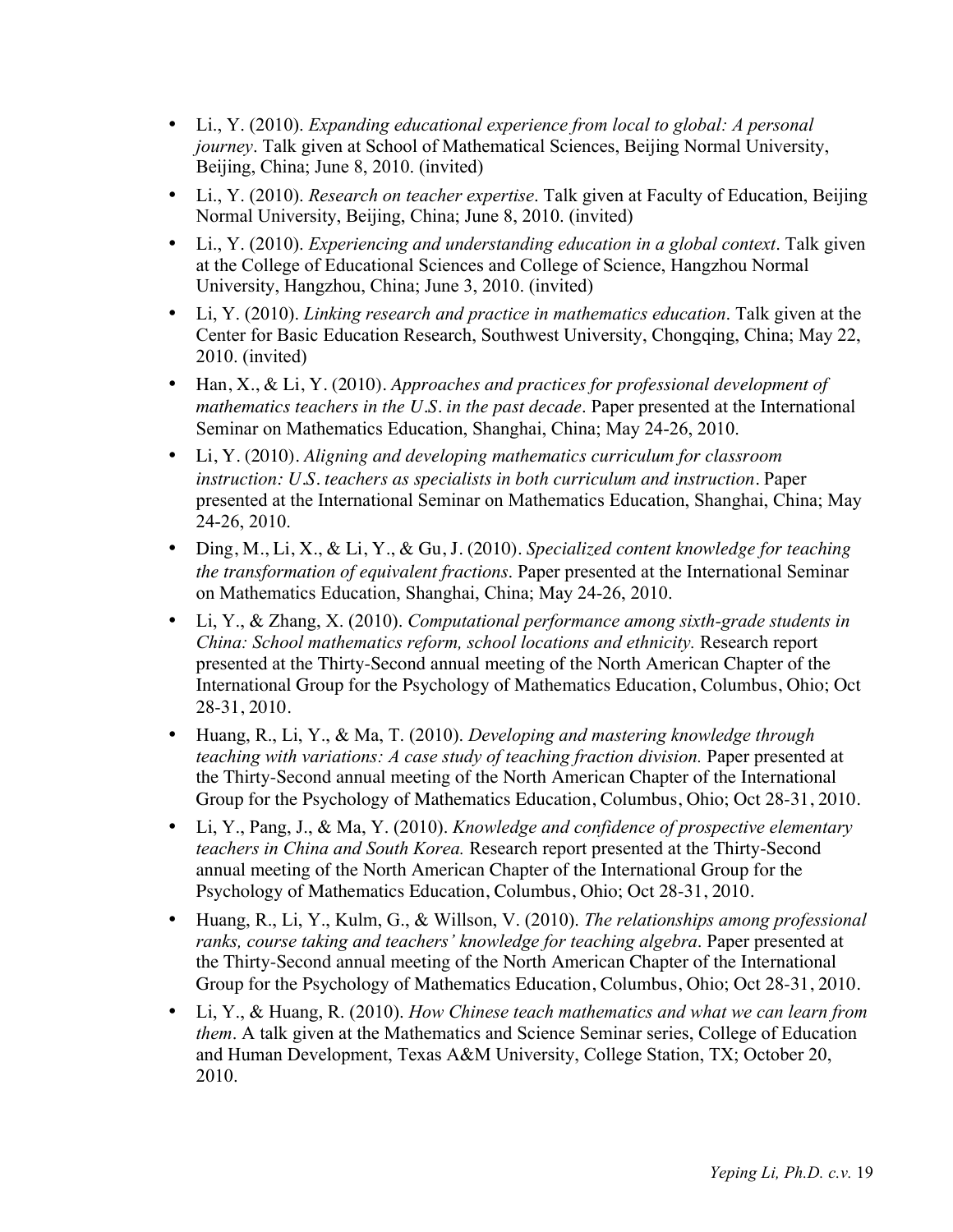- Zhang, X., & Li, Y. (2010). *Chinese student computation skills in the context of school mathematics reform*. Paper presented at the ICMI Regional Conference - The 5<sup>th</sup> East Asia Regional Conference on Mathematics Education, Tokyo, Japan; August 18-22, 2010.
- Huang, R., Chen, X. M., Li, Y., & Zhang, J. (2010). *Chinese high school teachers' knowledge for teaching algebra: An exploratory study*. Paper presented at the ICMI Regional Conference - The 5<sup>th</sup> East Asia Regional Conference on Mathematics Education, Tokyo, Japan; August 18-22, 2010.
- Chen, X., Li, Y., & Kulm, G. (2010). *Prospective teacher's knowledge development in fraction division for teaching*. Roundtable Session paper presented at the American Educational Research Association (AERA) annual meeting, Denver, Colorado; April 30- May 4, 2010.
- Li, Y. (2010). *Expanding collaboration horizon, and pursuing educational excellence.* Presentation given to the U.S. National Commission on Mathematics Instruction. San Diego, CA; April 21, 2010. (invited)
- Li, Y., Ma, T., Rowntree, R. V., & Han, S. (2010). *Curriculum standards and textbooks as intended curriculum to structure students' mathematics learning in China and the United States*. Paper presented at the Research Pre-session of National Council of Teachers of Mathematics (NCTM) annual meeting, San Diego, CA; April 19-21, 2010.
- Li, Y., & Chen, X. (2010). *Teachers' lesson planning as a process to (re-)construct curriculum for classroom instruction*. Paper presented at the Research Pre-session of National Council of Teachers of Mathematics (NCTM) annual meeting, San Diego, CA; April 19-21, 2010.
- Huang, R., Rowntree, R. V., Yetkiner, E., & Li, Y. (2010). *Classroom instruction as implemented curriculum to provide students structured learning experience in China and the US.* Paper presented at the Research Pre-session of National Council of Teachers of Mathematics (NCTM) annual meeting, San Diego, CA; April 19-21, 2010.
- Li, Y. (2009). *Teachers' career development viewed from both a policy and a practical perspective*. Talk given at The Teacher Development Continuum in the United States and China, Newport Beach, California, July 31-August 2, 2009. (invited)
- Li, Y. (2009). *Learning from cross-national textbook comparisons.* Talk given at Seminar on international curriculum standards and textbook comparison (a project funded by Chinese Ministry of Education), Northeast Normal University, Changchun, China; June 27, 2009. (invited)
- Li, Y. (2009). *Examining and understanding students' learning from a curriculum perspective.* Talk given at College of Educational Science, Northeast Normal University, Changchun, China; June 26, 2009. (invited)
- Li, Y. (2009). *Curriculum and teacher education.* Talk given at College of Educational Science, Northeast Normal University, Changchun, China; June 26, 2009. (invited)
- Li, Y. (2009). *Knowledge and confidence of sampled pre-service mathematics teachers in China, South Korea and the United States.* Talk given at Department of Mathematics, East-China Normal University, Shanghai, China; June 19, 2009. (invited)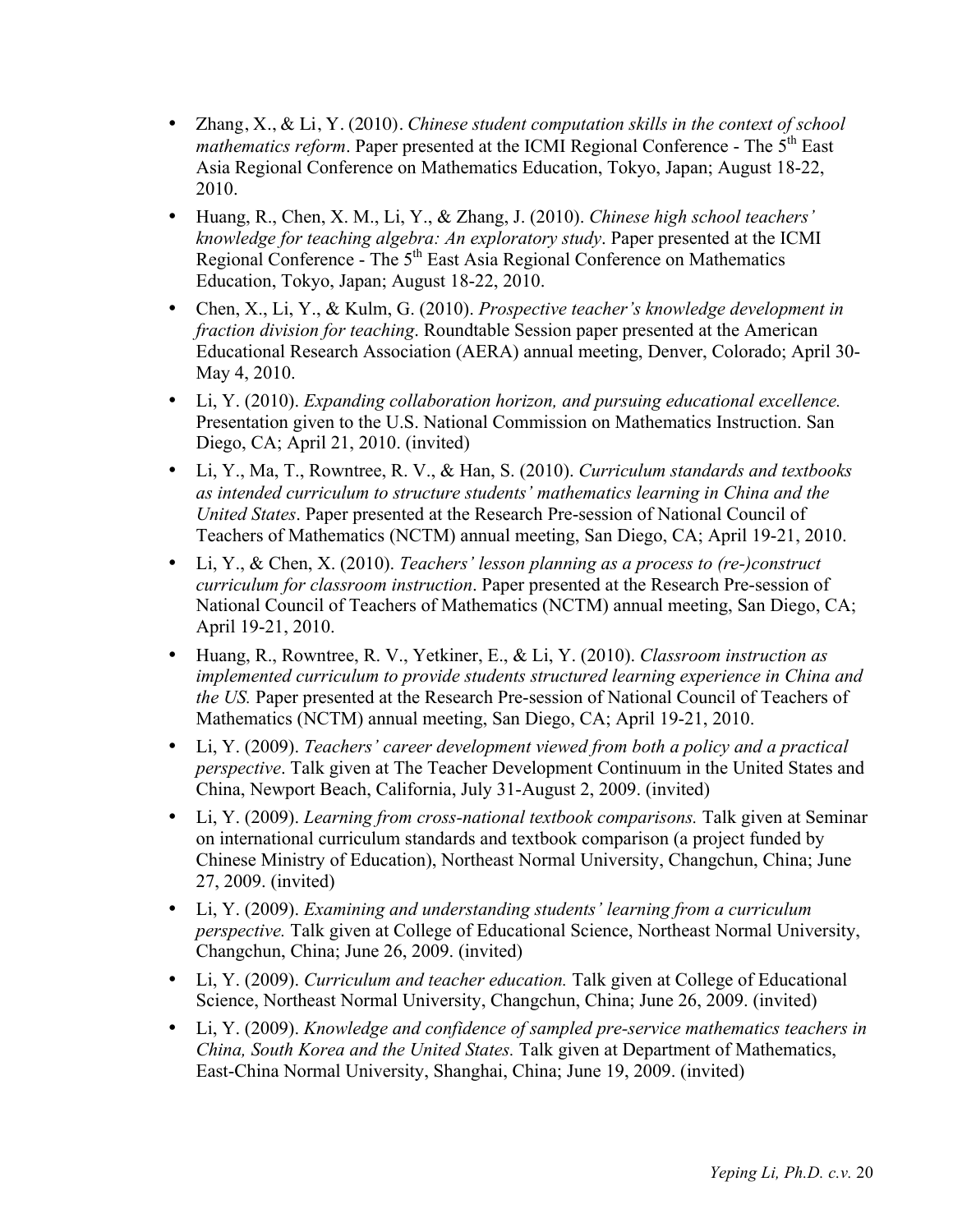- Li, Y. (2009). *Students' learning as structured school experience*. Talk given at College of Basic Education, Capital Normal University, Beijing, China; June 15, 2009. (invited)
- Li, Y. (2009). *Curriculum reform to improve mathematics teaching and learning: changes and challenges*. Talk given at People's Education Press, Beijing, China; June 15, 2009. (invited)
- Li, Y. (2009). *From "knowing about students" to "learning about students' learning"*. Talk given at National Center for School Curriculum and Textbook Development, Ministry of Education, Beijing, China; June 13, 2009. (invited)
- Li, Y. (2009). *Examining and understanding curriculum practices from a cross-national perspective*. Talk given at School of Mathematical Sciences, Beijing Normal University, Beijing, China; June 12, 2009. (invited)
- Li, Y. (2009). *Curriculum transformation in teaching and learning mathematics*. Talk given at School of Mathematical Sciences, Beijing Normal University, Beijing, China; June 12, 2009. (invited)
- Li, Y. (2009). *Mathematics curriculum research*. Talk given at School of Mathematical Sciences, Beijing Normal University, Beijing, China; June 12, 2009. (invited)
- Li, Y. (2009). *Developing textbook research and researching textbook development.* Talk given at National Center for School Curriculum and Textbook Development, Ministry of Education, Beijing, China; June 6, 2009. (invited)
- Li, Y. (2009). *U.S. and Chinese teachers' practices and thinking in constructing curriculum for teaching.* Paper presented at the Thirty-First annual meeting of the North American Chapter of the International Group for the Psychology of Mathematics Education, Athens, Georgia; Sept 23-26, 2009.
- Huang, R. & Li, Y. (2009). *Chinese master and novice teachers' views of good mathematics classroom instruction.* Paper presented at American Educational Research Association (AERA) annual meeting, San Diego, CA; April 13-17, 2009.
- Li, Y., Chen, X., & Huang, R. (2009). *Developing procedural proficiency with conceptual understanding and beyond: The case of teaching and learning fraction division in China.* Paper presented at American Educational Research Association (AERA) annual meeting, San Diego, CA; April 13-17, 2009.
- Chen, X. & Li, Y. (2009). *Instructional coherence in Chinese mathematics classroom – A case study of lessons on fraction division*. Paper presented at American Educational Research Association (AERA) annual meeting, San Diego, CA; April 13-17, 2009.
- Huang, R. & Li, Y. (2009). *Mathematics knowledge for teaching algebra: A case study on linear equations in mainland China*. Paper presented at American Educational Research Association (AERA) annual meeting, San Diego, CA; April 13-17, 2009.
- Li, Y., Chen, X., & An, S. (2009). *Conceptualizing and organizing content for teaching and learning in Chinese textbooks*. Paper presented at Research Pre-session of National Council of Teachers of Mathematics (NCTM) annual meeting, Washington, DC; April 20-22, 2009.
- Li, Y., Chen, X., & Kulm, G. (2009). *Mathematics teachers' practices and thinking in lesson plan development: a case of teaching fraction division*. Paper presented at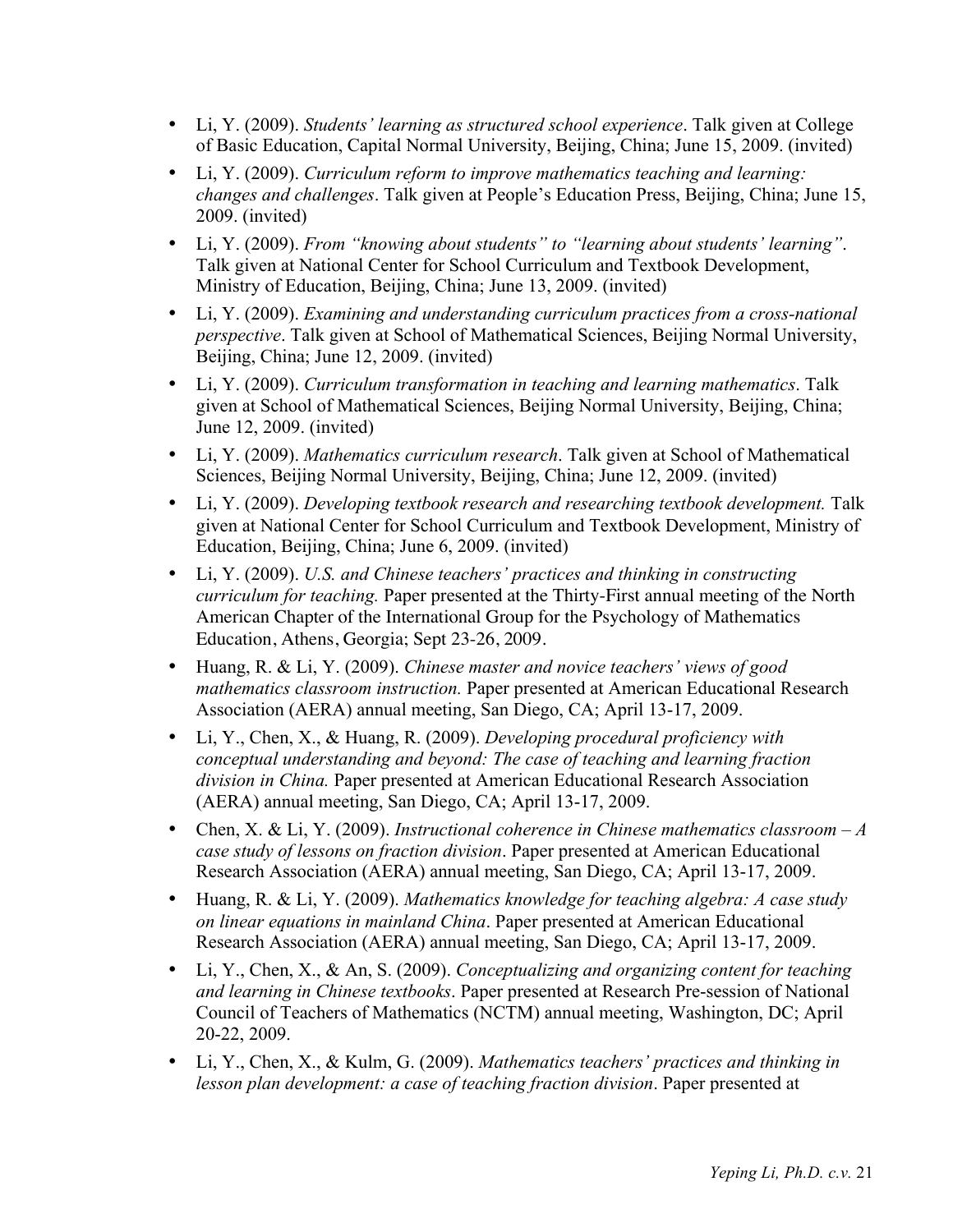Research Pre-session of National Council of Teachers of Mathematics (NCTM) annual meeting, Washington, DC; April 20-22, 2009.

- Li, Y., & Chen, X. (2009). *Lesson instruction to develop students' conceptual understanding with mandatory curriculum as a context*. Paper presented at Research Presession of National Council of Teachers of Mathematics (NCTM) annual meeting, Washington, DC; April 20-22, 2009.
- Rosli, R., & Li, Y. (2009). *Linear function in the U.S., Malaysia and Singapore secondary school mathematics textbooks*. Paper presented at School Science and Mathematics Association annual meeting, Reno, Nevada, October 22-24, 2009.
- Brown, I., & Li, Y. (2009). *Mathematics anxiety involving HBCU students*. Paper presentation given at the  $32<sup>nd</sup>$  annual meeting of the Southwest Educational Research Association, San Antonio, TX.
- Li, Y., & Huang, R. (2008). *Developing mathematics teachers' expertise with apprenticeship practice and professional promotion system as contexts*. Talk given at U.S.-Sino Workshop on Science and Mathematics Education, NSF-sponsored workshop held at Middle Tennessee State University, TN; June 22-27, 2008. (invited)
- Li, Y. (2008). *Mathematical knowledge related to teachers/teaching.* Discussion given as invited by Special Interest Group for Research in Mathematics Education (SIG/RME) for a paper session at the annual meeting of the American Educational Research Association (AERA), New York, NY; March 24-28, 2008. (invited)
- Li, Y., Huang, R., & Tang, C. (2008). *Elementary mathematics teachers' knowledge in mathematics and pedagogy for teaching.* Paper presented at the joint meeting of 32<sup>nd</sup> annual conference of the International Group for the Psychology of Mathematics Education and the  $30<sup>th</sup>$  of the North American chapter, Morelia, Mexico; Thursday, July 17, 2008 - Monday, July 21, 2008.
- Li, Y., Zhu, X., & Ma, T. (2008). *Conceptualization of school mathematics as situated in a social-cultural context.* Paper presented at DG 4: Reconceptualizing the mathematics curriculum, The 11th International Congress on Mathematical Education (ICME-11), Monterrey, Mexico; July 6-13, 2008.
- Zhang, J., Huang, R., Li, Y., Qian, P., & Li, X. (2008). *Improving mathematics teaching and learning with a focus on core concepts in secondary school mathematics: Introducing a new nation-wide effort in Mainland China*. Paper presented at TSG 4: New developments and trends in mathematics education at upper secondary level, The 11th International Congress on Mathematical Education (ICME-11), Monterrey, Mexico; July 6-13, 2008.
- Li, Y., Huang, R., Bao, J., & Fan, Y. (2008). *Facilitating the development of mathematics teachers' expertise through professional promotion practices in Mainland China.* Paper presented at TSG 28: In-service education, professional life and development of mathematics teachers, The 11th International Congress on Mathematical Education (ICME-11), Monterrey, Mexico; July 6-13, 2008.
- Li, Y. (2008). *Research on the quality of mathematics classroom instruction: An overview*. Paper presented at the joint meeting of 32<sup>nd</sup> annual conference of the International Group for the Psychology of Mathematics Education and the  $30<sup>th</sup>$  of the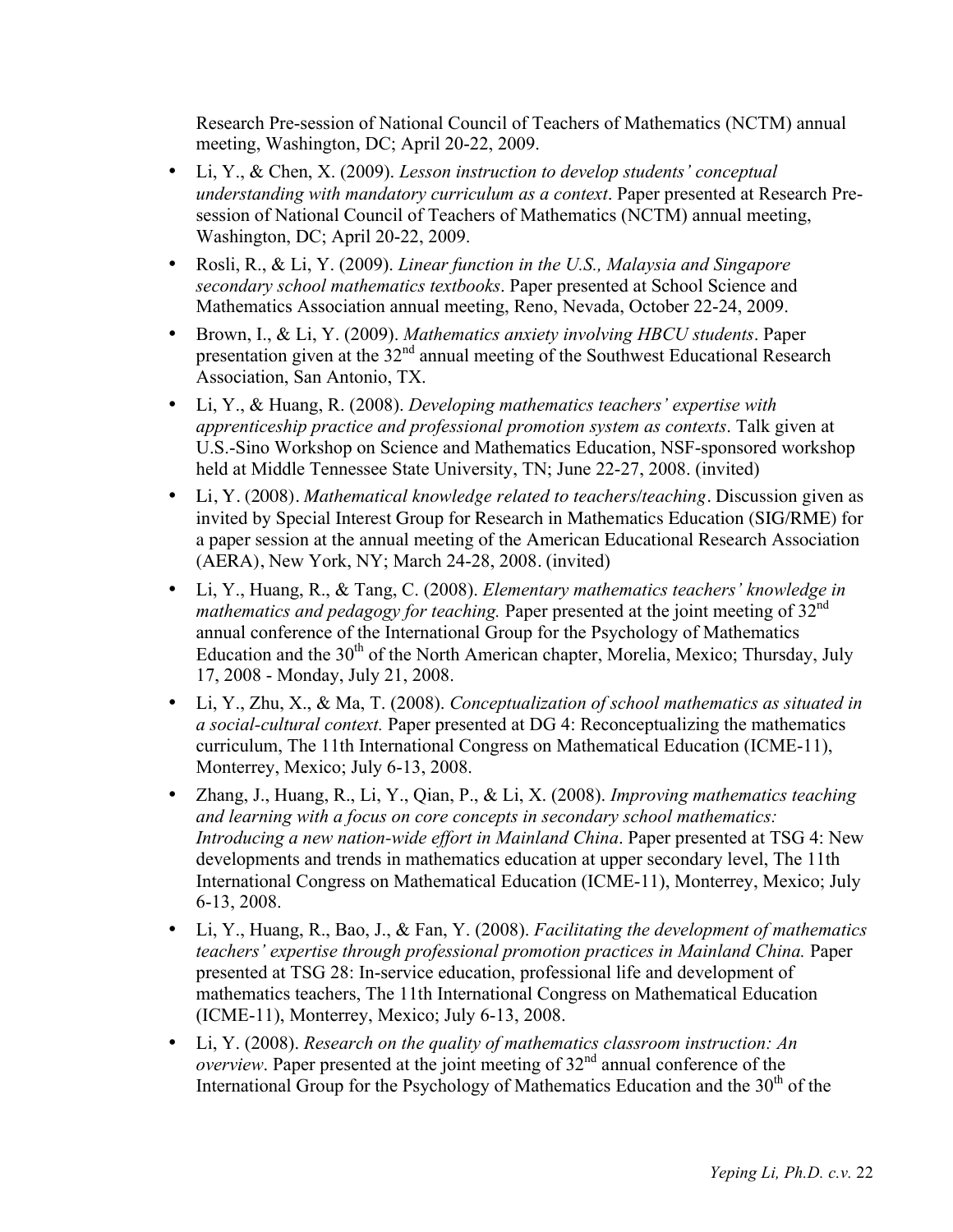North American chapter, Morelia, Mexico; Thursday, July 17, 2008 - Monday, July 21, 2008.

- Huang, R., & Li, Y. (2008) *Developing exemplary lessons to pursue mathematics classroom instruction excellence in China.* Paper presented at the joint meeting of 32nd annual conference of the International Group for the Psychology of Mathematics Education and the  $30<sup>th</sup>$  of the North American chapter, Morelia, Mexico; Thursday, July 17, 2008 - Monday, July 21, 2008.
- Li, Y., Chen, X., & An, S. (2008). *Conceptualizing and organizing content for teaching and learning in Chinese, Japanese, and Singapore mathematics textbooks: The case of fraction division*. Presentation given at School Science and Mathematics Association annual meeting, Raleigh-Durham, NC, November 13-15, 2008.
- Chen, X., Li, Y., & Kulm, G. (2008). *Examining middle grade prospective teachers' knowledge growth for teaching division of fractions with concept map*. Presentation given at School Science and Mathematics Association annual meeting, Raleigh-Durham, NC, November 13-15, 2008.
- Li, Y. & Huang, R. (2008). *Learning about and from a master mathematics teacher in China*. Paper presented at Research Pre-session of National Council of Teachers of Mathematics (NCTM) annual meeting, Salt Lake City, Utah; April 7-9, 2008.
- Huang, R. & Li, Y. (2008). *What can we learn from U.S. and Chinese classroom instruction in algebra?* Individual research paper presented at Research Pre-session of National Council of Teachers of Mathematics (NCTM) annual meeting, Salt Lake City, Utah; April 7-9, 2008.
- Li, Y. (2008). *Chinese elementary teachers' cognition about good mathematics lesson*. Paper presented at American Educational Research Association (AERA) annual meeting, New York, NY; March 24-28, 2008.
- Li, Y., Ding, M., Li, X., & Kulm, G. (2008). *Chinese teachers and students' views about good students.* Paper presented at American Educational Research Association (AERA) annual meeting, New York, NY; March 24-28, 2008.
- Li, X., Li, Y., Ding, M., & Kulm, G. (2008). *Class sizes and students' classroom behavior and achievement: What can we learn from Asian practices?* Paper presented at American Educational Research Association (AERA) annual meeting, New York, NY; March 24-28, 2008.
- Ding, M., Li, Y., Li, X., & Kulm, G. (2008). *Chinese teachers' perceptions of students' classroom misbehavior and preferred help.* Paper presented at American Educational Research Association (AERA) annual meeting, New York, NY; March 24-28, 2008.
- Li, Y., Kulm, G., Huang, R., & Ding, M. (2008). *Chinese teachers and students' thinking about good lesson*. Paper presented at American Educational Research Association (AERA) annual meeting, New York, NY; March 24-28, 2008.
- Ding, M., Li, Y., Li, X., & Kulm, G. (2008). *Chinese teachers' attributions and management strategies for student classroom misbehavior*. Paper presented at American Educational Research Association (AERA) annual meeting, New York, NY; March 24- 28, 2008.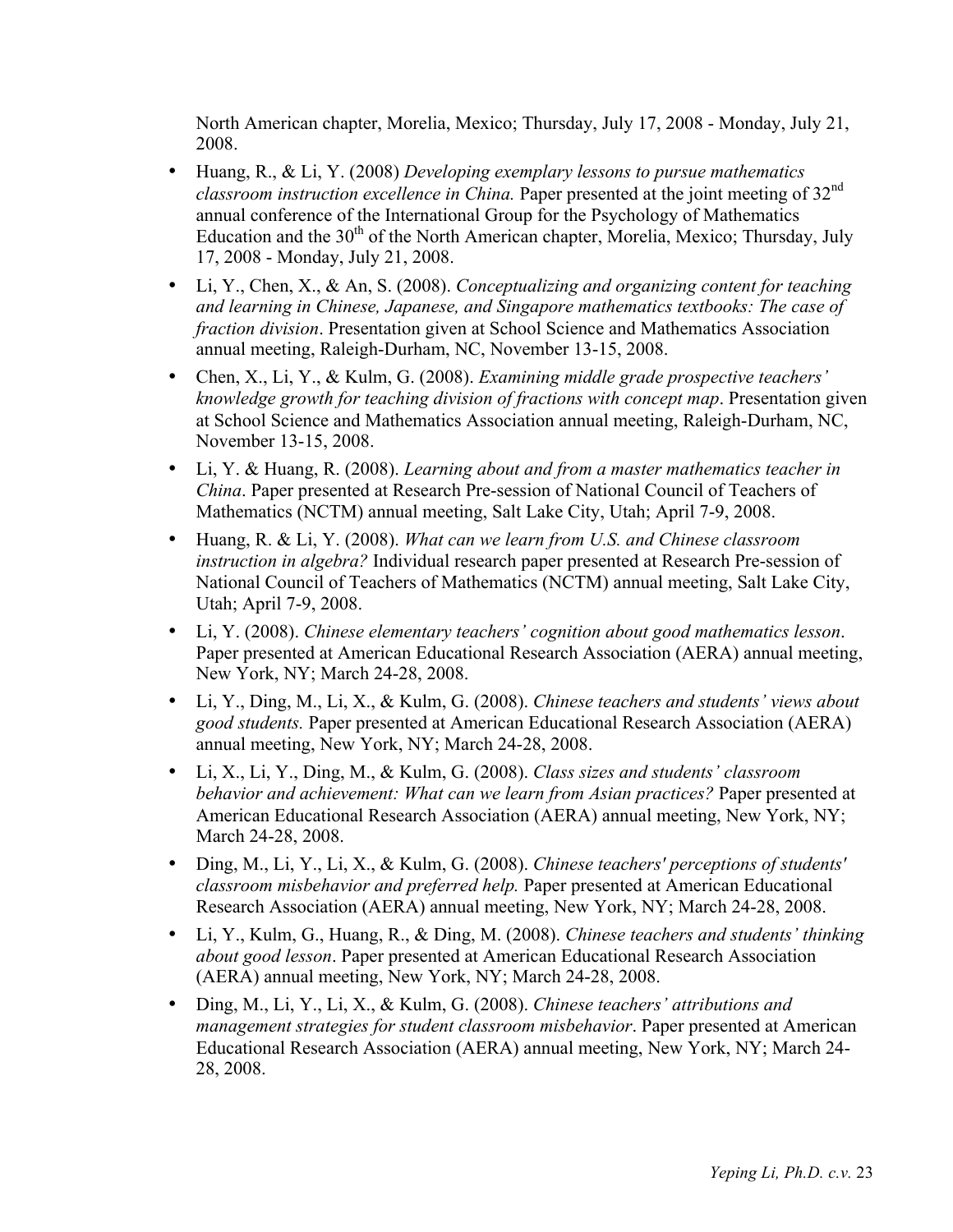• Chen, X., & Li, Y. (2008) *Instructional coherence in a Chinese mathematics classroom – the case of division of fractions.* Poster presented at the 11<sup>th</sup> annual student research week (theme: building community through research), TAMU, College Station, TX; March 24- 28, 2008.

## **TEACHING EXPERIENCE**

#### **Texas A&M University (2006 – Present)**

MASC 351 – Problem Solving in Mathematics

MASC 450 – Integrated Mathematics

- EDCI 621 Teaching and Learning Space, Dimension and Measure Concepts
- EDCI 622 Theories of Learning and Teaching in Mathematics
- EDCI 627 Teaching and Learning Statistics and Uncertainty Concepts
- EDCI 644 Curriculum Development
- EDCI 685 Directed Studies
- EDCI 689 Culture and Cognition
- EDCI 689 Curriculum Research in Mathematics Education
- EDCI 690 Theory of Curriculum and Instruction Research
- EDCI 691 Research
- EDCI 692 Professional Studies

## *Ph.D./Ed.D. students*

- Merrill, Julie E., Ed.D., May 2015, "The Flipped Classroom: An Examination of Veteran Teachers' Practices When Flipping Their Classrooms for the First Time"
- Sokolowski, Andrzej, Ph.D., August 2013, "The Effects of Exploratory Learning Environments on Students' Mathematics Achievement" *(TLAC Distinguished Honor Graduate in Summer 2013)*
- Younes, Rayya, Ph.D., May 2013, "The Relationship of Student Dispositions and Teacher Characteristics with the Mathematics Achievement of Students in Lebanon and Six Arab Countries in TIMSS 2007" *(TLAC Distinguished Honor Graduate in Spring 2013)*
- Ma, TingTing, Ph.D., December 2012, "Middle School Mathematics Teachers' Curriculum Knowledge for Teaching Simple Algebraic Equations and Equation-Solving" *(TLAC Distinguished Honor Graduate in Fall 2012)*
- El-Saleh, Ilham Kamel, Ph.D., August 2011, "Teachers' Concerns Regarding the Adoption of the New Mathematics Textbook"
- Yetkiner, Ebrar, Ph.D., December 2010, "Achievement and Opportunity Gap in Mathematics Education in Turkey Compared to European Union Countries."
- Huang, Rongjin, Ph.D., December 2010, "Prospective Mathematics Teachers' Knowledge for Teaching Algebra in China and the U.S."
- Chen, Xi, Ph.D., May 2010, "The Development of Middle Grade Prospective Teachers' Knowledge and Beliefs."
- Ding, Meixia, Ph.D., August 2007, "Knowing Mathematics for Teaching: A Case Study of Teacher Responses to Students' Errors and Difficulties in Teaching Equivalent Fractions."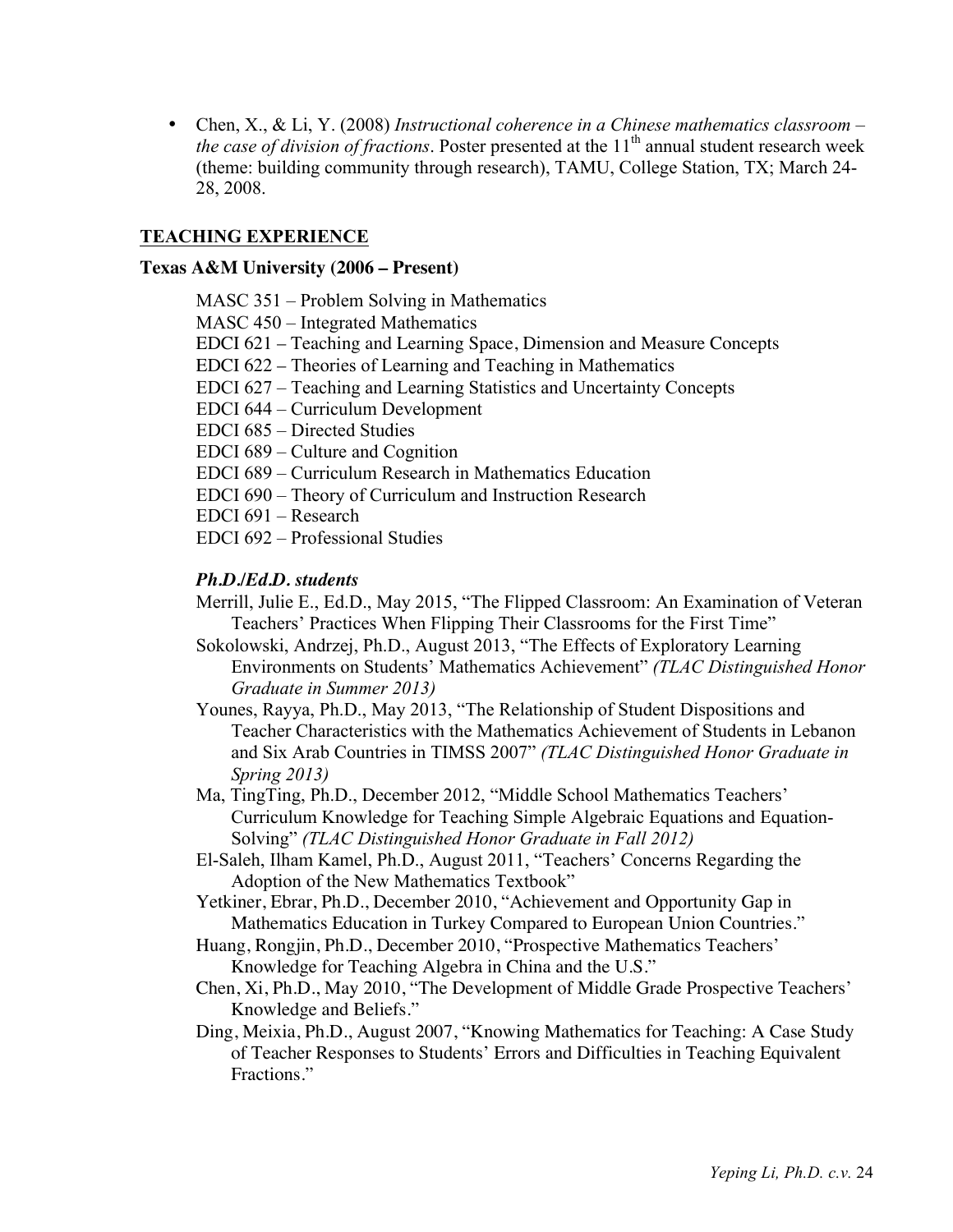- Li, Xiaobao, Ph.D., December 2006, "Cognitive Analysis of Students' Errors and Misconceptions in Variables, Equations, and Functions."
- You, Zhixia, Ph.D., August 2006, "Preservice Teachers' Knowledge of Linear Functions within Multiple Representation Modes."

# **SELECTED PROFESSIONAL SERVICE**

# **Texas A&M University (2008 – Present)**

- Member, College Review Committee of the Omar Smith Endowed Chair of Health and Physical Education, College of Education and Human Development (CEHD), June – July 2015.
- Member, College Review Committee of the J.L. and Sydney Huffines'44 Chair in Education, CEHD, June – July 2015.
- Co-Chair, Education & Trust Building sub-committee, Committee on Diversity Initiatives (CoDI), College of Education and Human Development, 2012 – 2015.
- Member, Committee on Diversity Initiatives (CoDI), College of Education and Human Development, December 2011 – 2015.
- Member, College's Leadership Team, College of Education and Human Development, March 2011 – 2015.
- Member, Dean's Council, College of Education and Human Development, March 2011 2015.
- Convener, working group for developing STEM Education Research Center at Texas A&M University, March 2012 – November 2013
- Member, CEHD Outstanding Alumni Selection Committee, April 2012, April 2013.
- Chair, College Review Committee of the Marilyn Kent Byrne Endowed Chair for Student Success, College of Education and Human Development, February – April 2012.
- Member, College Review Committee of the Leonard D. Ponder Endowed Chair, College of Education and Human Development, February – April 2012.
- Co-organizer (with Cynthia Riccio, and then Jeffrey Liew), TAMU first Interdisciplinary Seminar Series on "Brain, Cognitive Sciences, and Education" with speakers from five different colleges of Texas A&M. August 2009 – 2011.
- Member, the Selection Committee for the Lynda Brown Faculty Fellowship, TLAC. Fall 2010.
- Member of TLAC Leadership Team, November 2009 2011.
- Member, Selection Committee for the Bush Excellence Award for Faculty in International Research, TAMU. August 2008 – January 2009.
- Member, Department's P&T committee, TLAC.

# **National**

• Discussant, invited by American Educational Research Association (AERA), for the Paper Session titled, "Understanding Mathematical Knowledge for Teaching Across Contexts" at the 2015 AERA Annual Meeting in Chicago, IL; April 17, 2015.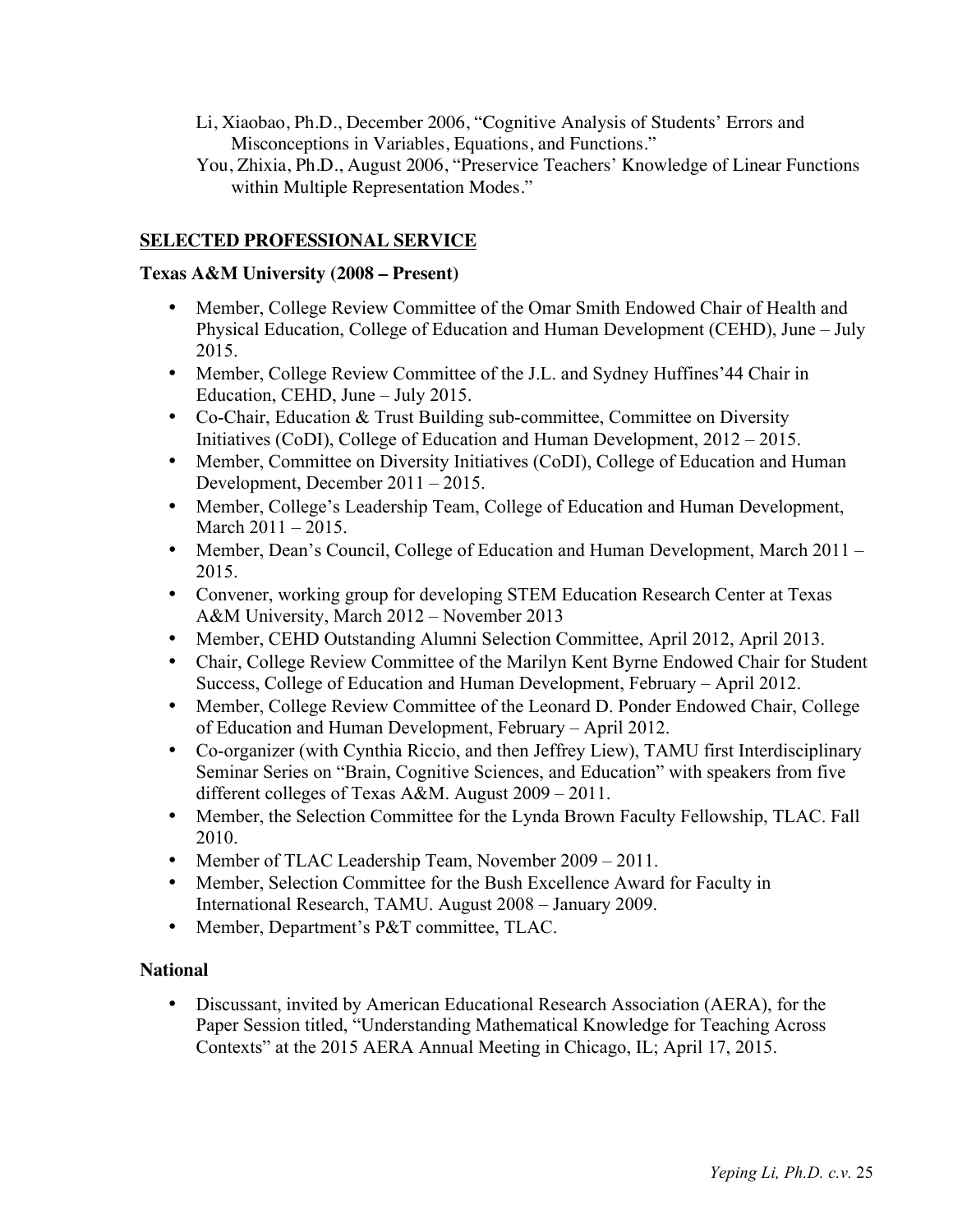- Discussant, invited by AERA, for the Paper Session titled, "The Impact of Video-based Professional Development on Instruction" at the 2015 AERA Annual Meeting in Chicago, IL; April 20, 2015.
- Chair, invited by AERA, for the paper session titled, "Complicating Content: Moving Beyond Traditional Approaches to Teaching Children" at the 2014 AERA Annual Meeting in Philadelphia, Philadelphia, PA, April 3 – 7, 2014.
- Chair, invited by AERA, for the roundtable session titled, "Eastern Asian Perspectives on Teacher Education Policy and Practice" at the 2014 AERA Annual Meeting in Philadelphia, PA, April 3 – 7, 2014.
- Discussant, invited by AERA, for the paper session titled, "STEM Teacher Beliefs" at the 2014 AERA Annual Meeting in Philadelphia, PA, April 3 – 7, 2014.
- Discussant, invited by AERA, for the paper session titled, "Supporting Elementary Pre-Service Teachers' Beliefs and Self-Efficacy in Mathematics" at the 2014 AERA Annual Meeting in Philadelphia, PA, April 3 – 7, 2014.
- External reviewer for a Promotion and Tenure dossier from the University of Michigan, June – September 2013.
- Discussant, invited by AERA Division K Teaching and Teacher Education, for the Paper Session titled, "Thinking About Practice: From the Classroom to Policy," at the 2013 AERA Annual Meeting in San Francisco, California, April 28, 2013.
- Chair, invited by AERA Special Interest Group for Research in Mathematics Education (SIG/RME), for the paper session titled, "Studies of Postsecondary Mathematics" at the 2013 AERA Annual Meeting in San Francisco, California, April 30, 2013.
- Chair, invited by AERA Division K Teaching and Teacher Education, for the Roundtable Session titled, "Professional Development Models in Science" at the 2013 AERA Annual Meeting in San Francisco, California, April 27, 2013.
- Discussant, invited by AERA Division K Teaching and Teacher Education, for the Paper Session titled, "Extending beyond the Achievement Gap: Teachers' Connections to Psychosocial Factors in STEM Education," at the 2012 AERA Annual Meeting in Vancouver, Canada, April 15, 2012.
- External auditor for ETS assessment program quality and fairness, Sept 2011 March 2012.
- External reviewer for a Promotion and Tenure dossier from the University of Tulsa, August – September 2010.
- A mathematics panelist (consultant) for WestEd NAEP alignment study (alignment with ACCUPLACER, organized by WestEd, National Assessment Governing Board, the College Board, and Norman Webb from UW-Madison), Washington DC, April 12-16, 2010.
- Mentor, invited by American Educational Research Association (AERA, the Committee on Scholars of Color in Education) to serve as a mentor for mentoring junior researcher/faculty members, March 2008 – 2009.
- Chair, invited by AERA Special Interest Group for Research in Mathematics Education (SIG/RME), for a paper session (session 15.086: Mathematical knowledge of teachers for teaching) at the annual meeting of the American Educational Research Association (AERA), New York, NY; March 24-28, 2008.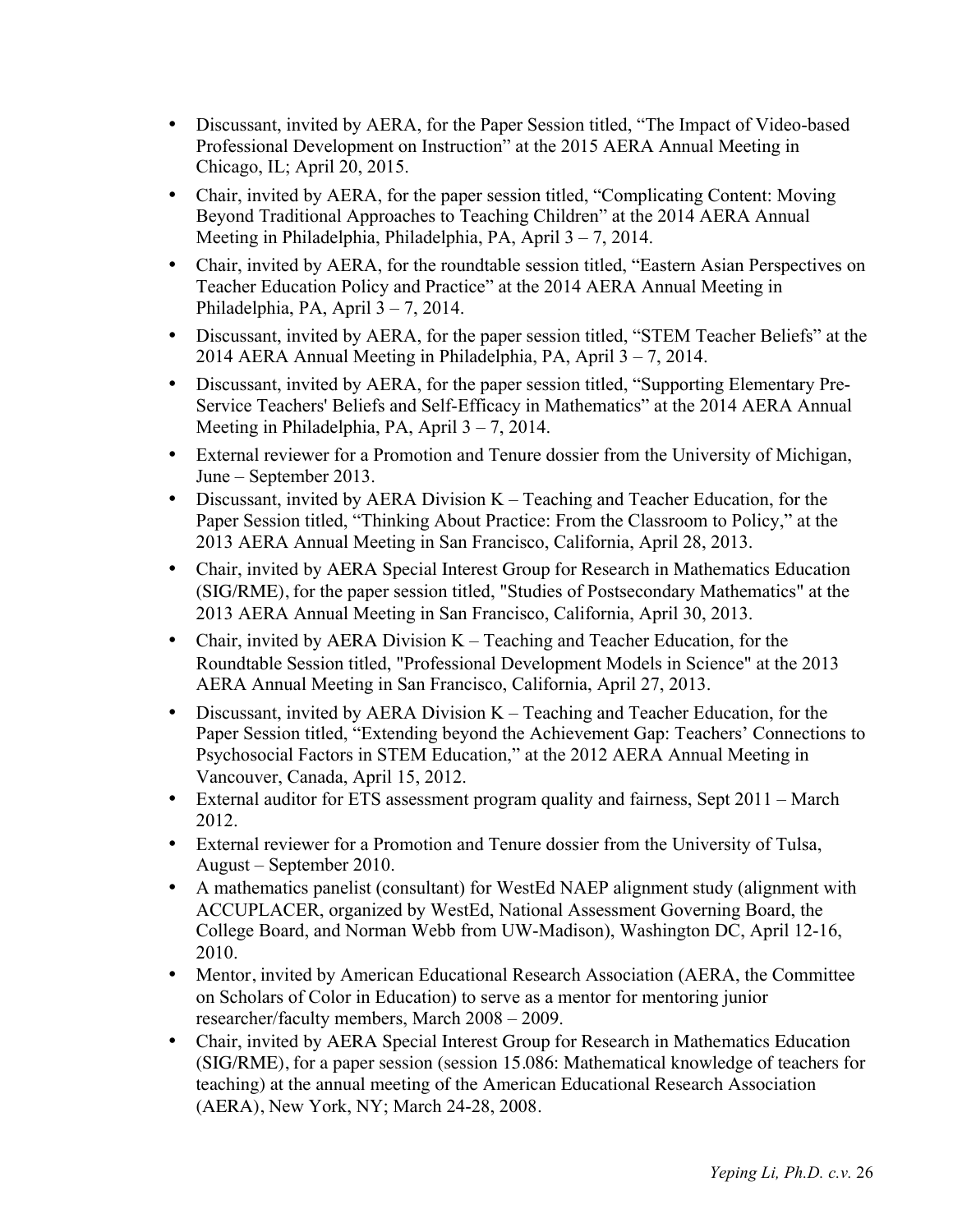# **International**

- Member, Advisory Board, Textbook Development Project for ShanXi Province, Beijing Normal University, China, 2014 – Present.
- External examiner of one Ph.D. dissertation in Mathematics Education from National Institute of Education, Singapore, January – March, 2013.
- External reviewer for a Promotion and Tenure dossier from the National Institute of Education, Nanyang Technological University, Singapore, March 2011.
- Chair of two PhD defense committees, Southwest University, China; May 2011.
- Member of two PhD defense committees, Southwest University, China; May 2011.
- Chair of seven MS defense committees, Southwest University, China; May 2011.
- Initiated and co-organized "*International Seminars on Mathematics Education*", 1st held at TAMU in July 2008, 2nd held at East China Normal University in Shanghai in May 2010.
- External examiner of five Ph.D dissertations in Mathematics Education from Southwest University, China, May 2010.
- Research consultant, Hangzhou Normal University, China, 2010.
- Research consultant, University of Macao, Macao SAR, 2010.
- Consultant, Southwest University, China, 2010.
- Research consultant on mathematics education projects at Northeast Normal University, China, 2009 – 2010.
- Research consultant, Chengdu University, China, 2009 2010.
- Research consultant for "The New Century Mathematics" textbook series published by Beijing Normal University Press, China, 2009.
- Research consultant at People's Education Press, Beijing, China, 2009.
- Member at Large, Steering Committee, International Group for the Psychology of Mathematics Education-North American Chapter (PME-NA), July 2008-2011.

## **Grant Reviewer**

- Grant reviewer for grant proposals (DR K-12), the U.S. National Science Foundation, May 2007.
- Grant reviewer for grant proposals submitted to NH State Department of Education, 2001.

# **Editorship**

- Founding editor-in-chief, *International Journal of STEM Education*, 2013 Present
- Editor, book series *Advances in Teaching and Teacher Education,* 2014 Present
- Editor, book series *Advances in STEM Education,* 2014 Present
- Editor, book series *Mathematics Teaching and Learning,* 2011 Present
- Associate editor, *School Science and Mathematics*, June 2006 2011.
- Guest editor, *ZDM-The International Journal of Mathematics Education*, 2008-2011.
- Guest editor, *Mathematics Bulletin: A journal for educator*, 2008-2010.
- Guest editor, *International Journal of Educational Research*, 2001-2002.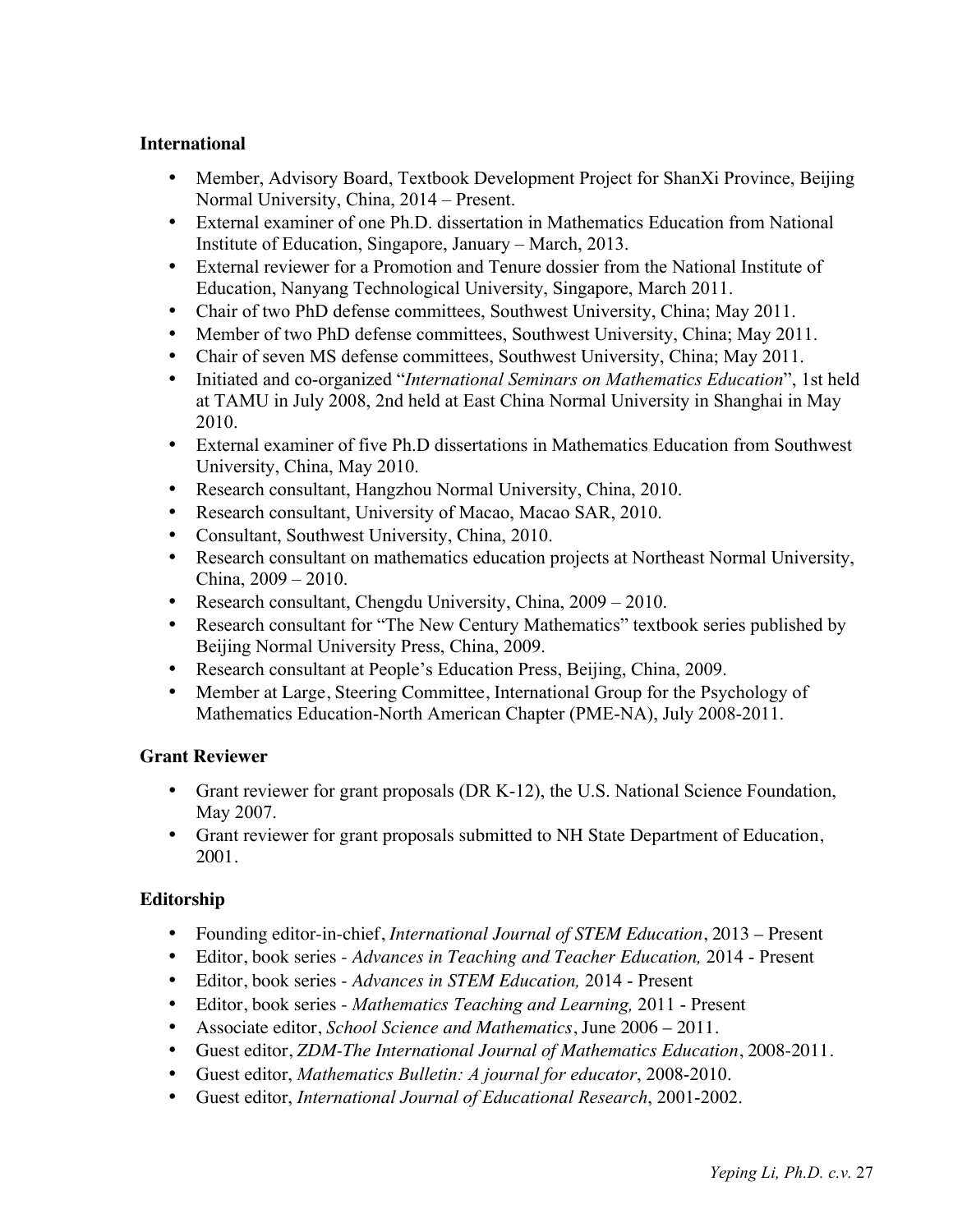• Guest editor, *The Mathematics Educator* (Singapore), 2000-2001.

# **Journal Reviewer**

- American Educational Research Journal
- Asia Pacific Education Review
- Comparative Education Review
- Elementary School Journal
- Journal for Research in Mathematics Education
- Journal of the Korea Society of Mathematical Education
- Journal of Mathematics Teacher Education
- **Iournal of Teacher Education**
- Mathematics Bulletin
- Mathematics Teaching in the Middle School
- Mathematical Thinking and Learning: An International Journal
- Review of Educational Research
- School Science and Mathematics
- The Mathematics Educator
- ZDM-The International Journal on Mathematics Education

# **Proposal Reviewer for Major Conferences**

- American Educational Research Association annual meeting
- Research Pre-sessions of National Council of Teachers of Mathematics annual meeting
- The 10th International Congress on Mathematical Education (ICME-10)
- The 11th International Congress on Mathematical Education (ICME-11)
- The 12th International Congress on Mathematical Education (ICME-12)
- The North American Chapter of the International Group for the Psychology of Mathematics Education annual meeting

## **Professional Affiliations**

- American Educational Research Association (AERA)
- Special Interest Group for Research in Mathematics Education (SIG/RME, AERA)
- National Council of Teachers of Mathematics (NCTM)
- School Science and Mathematics Association
- International Group for the Psychology of Mathematics Education (PME)
- North American Chapter of the International Group for the Psychology of Mathematics Education (PME-NA)

# **PROFESSIONAL DEVELOPMENT**

• Difficult Dialogue Program (DDP) sponsored and provided by the office of VP for Diversity at Texas A&M University, February – April 2012. The DDP training is specifically designed to provide participants with knowledge, skills, and tools to effectively carry out difficult dialogue.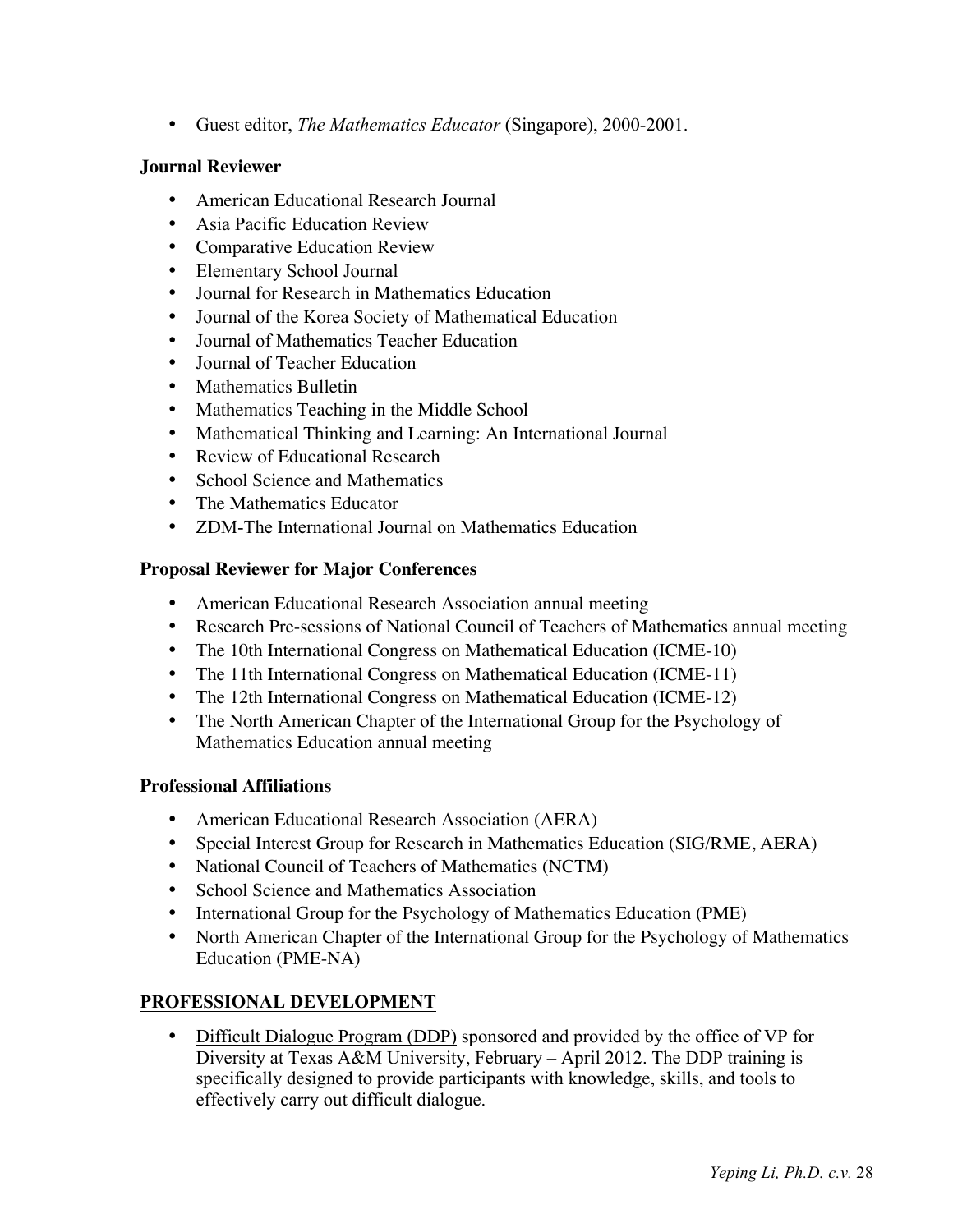- Basic Mediation Training (40-hour) sponsored by the office of VP for Diversity at Texas A&M University and provided by the Center for Change and Conflict Resolution, October – November 2011. The training is specifically designed to provide participants with knowledge, skills, and tools needed for carrying out basic mediation.
- TAMU Leadership Institute sponsored and provided by Texas A&M University, October – December 2010. The LI is specifically designed to provide participants with knowledge, skills, tools, and connections to effectively lead people and organizations at Texas A&M University.
- VIGRE workshop sponsored by the U.S. National Science Foundation (the workshop aimed to strengthen graduate programs in mathematics nationwide and integrate mathematical research and education at undergraduate, graduate, and postdoctoral levels), Reston, Virginia, May 2002.

# **HONORS, AWARDS, AND RECOGNITIONS**

- Invited to give a regular lecture at the 13<sup>th</sup> International Congress on Mathematical *Education*, to be held in Hamburg, Germany. [July 2016]
- *Diversity Service Team Award* to the College of Education and Human Development Committee on Diversity Initiatives (CoDI), presented by the Department of Multicultural Services at Texas A&M University, April 2014.
- Invited to co-chair the Topic Study Group 21 (TSG 21: Research on classroom practice) for the *12th International Congress on Mathematical Education*, Seoul, South Korea. [2011 – July 2012]
- Honorary guest professorship, Southwest University, China, May 2011 present
- Invited speaker [2009] at *The Teacher Development Continuum in the United States and China*, invited by US National Commission on Mathematics Instruction, Newport Beach, California, July 31-August 2, 2009.
- Invited to co-chair the Discussion Group 4 (Reconceptualizing the mathematics curriculum) for the *11th International Congress on Mathematical Education*, Monterrey, Mexico. [January – July 2008]
- Invited feature speaker [2005] at the *First International Mathematics Curriculum Conference*, University of Chicago (under the auspices of the Center for the Study of Mathematics Curriculum, a NSF funded national center for learning and teaching). November 2005.
- Invited feature speaker [2004] at the *APEC Seminar on Best Practices & Innovations in Teaching and Learning Mathematics & Science at Secondary School Level*, invited by the Ministry of Education, Malaysia. July 2004.
- Invited member of the organization team for Discussion Group 14 (Mathematics textbooks) at the *10<sup>th</sup> International Congress on Mathematical Education*, Copenhagen, Denmark. [2003 – July 2004]
- University outreach scholar, University of New Hampshire Provost Initiative, [2004- 2005]